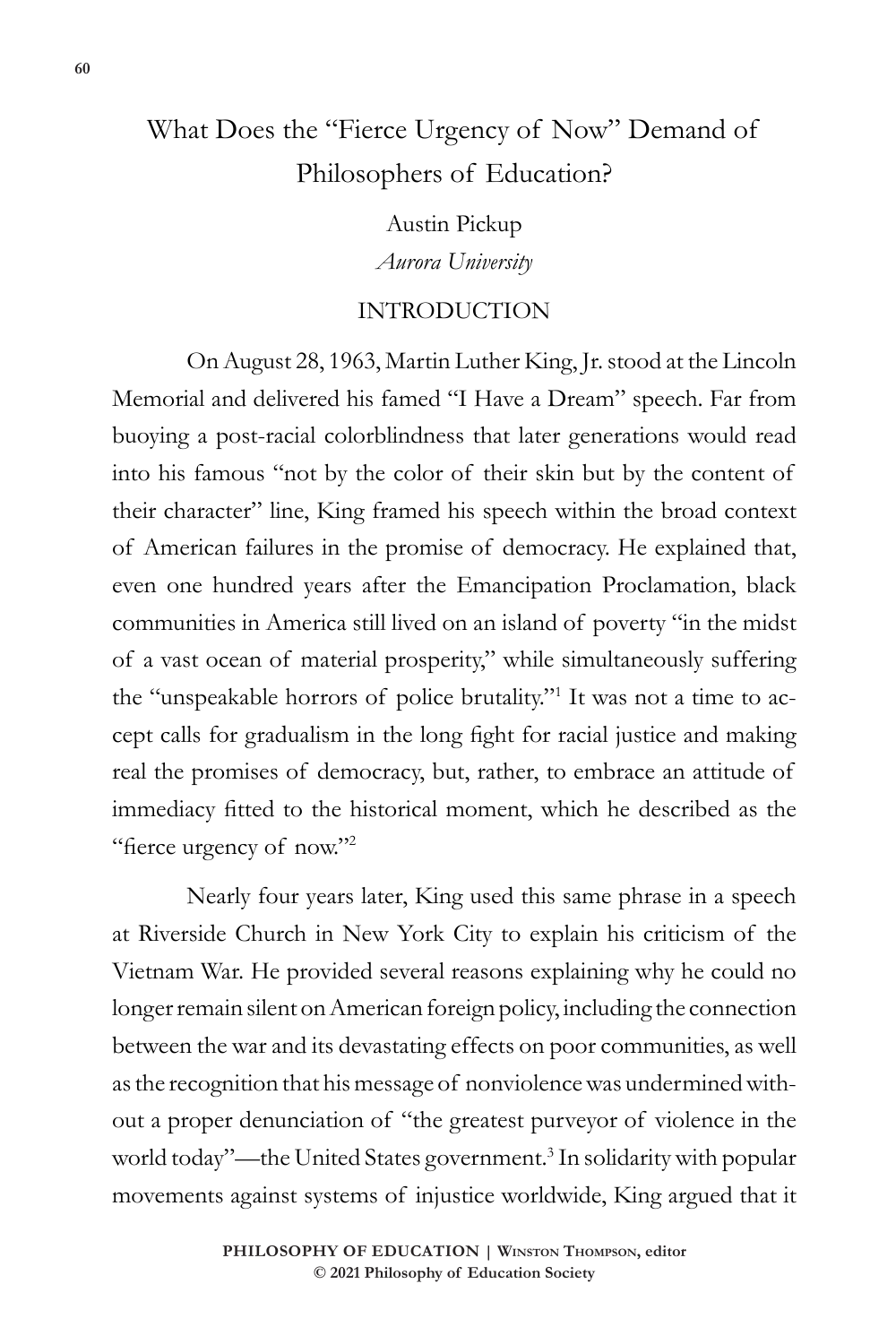had become necessary to recapture a revolutionary spirit which could no longer wait in the face of the immediate gravity of exploitation and oppression. He explained, "We are now faced with the fact that tomorrow is today. We are confronted with the *fierce urgency of now* [emphasis mine]. In this unfolding conundrum of life and history there is such a thing as being too late."4 One year to the day following these statements, King was assassinated at the age of 39.

In this paper, I take inspiration from King's words to draw attention to our own historical moment and to consider what, if anything, this time, that can only rightfully be described as fiercely urgent, demands of philosophy of education. Given its familiarity with relevant concepts of justice, freedom, democracy, and many others, it would seem at first glance that philosophy of education is well-suited to make significant contributions to public discourses concerning our most pressing social issues, if not at broad levels, then at least within more localized spaces such as universities, colleges of education, and public schools. Indeed, there are many pressing issues comprising our present, urgent reality to which I believe philosophy of education does have something quite significant to offer. However, after establishing these points, I will spend much attention discussing how philosophy of education in its current existence, not unlike other fields and, perhaps, even academia as a whole, is ill-equipped to respond to this moment that I will characterize as fiercely urgent. This will help set up the fundamental question of this paper: *What does the "fierce urgency of now" demand of philosophy of education?* In my view, the moment we currently find ourselves in, where existential threats to justice, society, and humanity have been thrust into the spotlight especially over the past year, offers significant possibilities in addition to the vast challenges that await. And, while I am hopeful that philosophy of education could in some way have something to do with facilitating a grasping of these possibilities, to once again evoke Dr. King's words,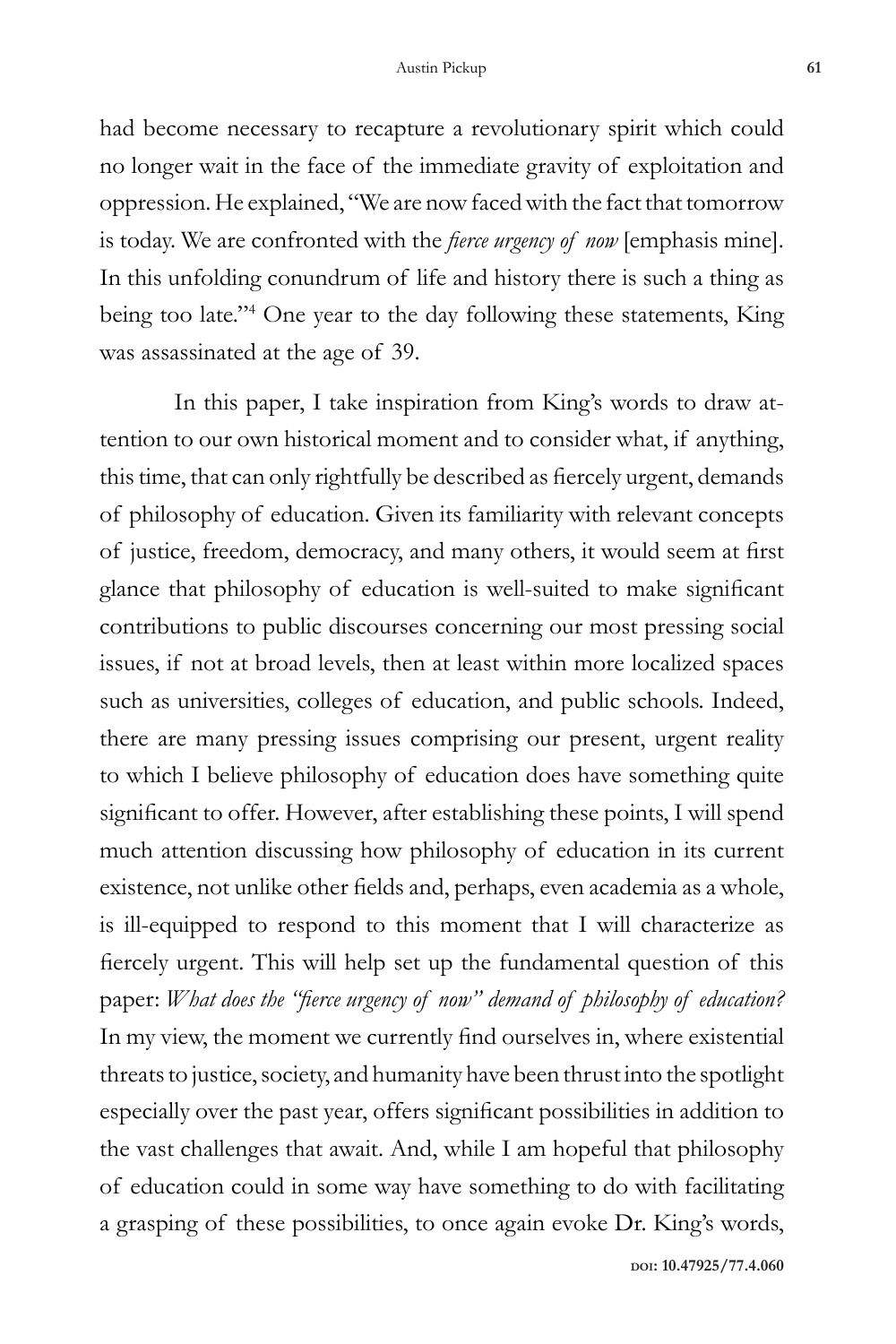I am concerned that we will be too late.

### THE FIERCE URGENCY OF NOW

Before pursuing the questions that are central to this paper, it is important to summarize some of the most critical elements that illustrate the urgency of our current circumstances. While many have used related terms like "times of crisis" or "critical times" in an analysis of a myriad of contemporary social issues and injustices, I believe urgency is more apt due to its connotation of immediacy. Though I will focus on many events and themes that have occurred since the beginning of 2020, I also do not mean to imply that these things in isolation have made our times urgent or that things were not urgent before. It is only to suggest that the things we have all experienced or witnessed in some way, shape, or form, whether it be related to the pandemic, ongoing racial injustice, or a teetering democracy, have laid bare just how urgent our present reality is.

The ongoing pandemic has been the defining event of this volatile time. At the beginning of 2020, many of us were still flying maskless through airports as we heard of pockets of COVID-19 cases emerging in the United States and looking with worry at the public health emergency beginning in Asia and Europe. Nearly one million U.S. deaths later, coupled with overwhelmed hospitals and health care workers and an uncertain path ahead, every day rings urgent as federal and state governments struggle to vaccinate the population. The prospect of more deaths from potentially more contagious variants has left public health leaders in a race against time. And, yet, in many ways, the ongoing urgency of the pandemic has simply set the backdrop to more fundamental crises that have been spotlighted alongside, or even because of, the public health crisis. Though the United States is not the only nation to struggle with combating the virus, we might say one of the reasons its response has been so disastrous is because what is required to mitigate it runs counter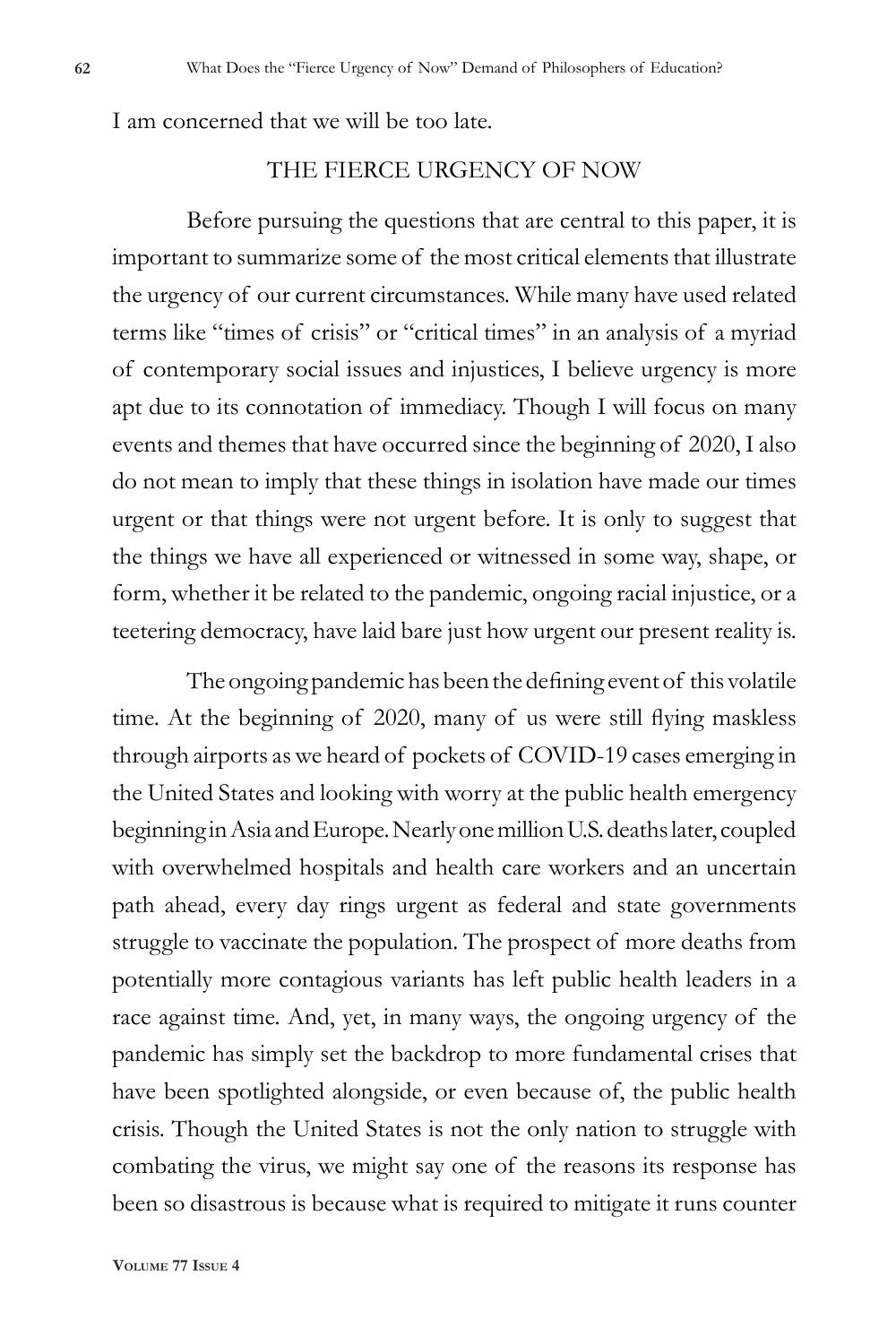to prevailing American ideology. Rather than a robust public health infrastructure, an expansive social safety net allowing people to stay home through subsidized employment, and an acceptance of social responsibility over individualism, the pandemic in America has been met with a lack of necessary material resources for citizens and healthcare workers alike, while narratives of personal "liberty" and individual risk have long overtaken the initial thrust of social cohesion.

Along these same lines, the fundamental issues of economic inequality, that had been driven to extreme levels from decades of devotion to neoliberalism prior to the pandemic, have exploded even further during the course of the pandemic. According to Oxfam, the collective wealth of the world's billionaires rose nearly \$4 trillion between March and December 2020. To put that number into perspective, it would be enough to prevent anyone from falling into poverty due to the pandemic while also providing a vaccine for everyone on earth.<sup>5</sup> In contrast, the economic relief measures under the Biden administration initially faced stiff opposition from Congressional leaders who believed that another \$2 trillion package (again, half of what people that were already billionaires have profited during the pandemic) was too expensive and unnecessary because most Americans already received \$600 in December 2020. At the same time, government leaders have bemoaned that growing numbers of service industry workers are not returning to minimum-wage jobs, with little to no benefits, while putting their personal safety at risk, all for the relative comfort of middle and high-income earners. While the rich get richer from the pandemic, the World Bank estimates that 100 million people could be pushed into extreme poverty and Oxfam reports that it could take more than a decade to reduce poverty to pre-crisis levels.<sup>6</sup>

The unsustainable economic crisis that has been exacerbated by the pandemic has also further highlighted the ongoing crisis of racism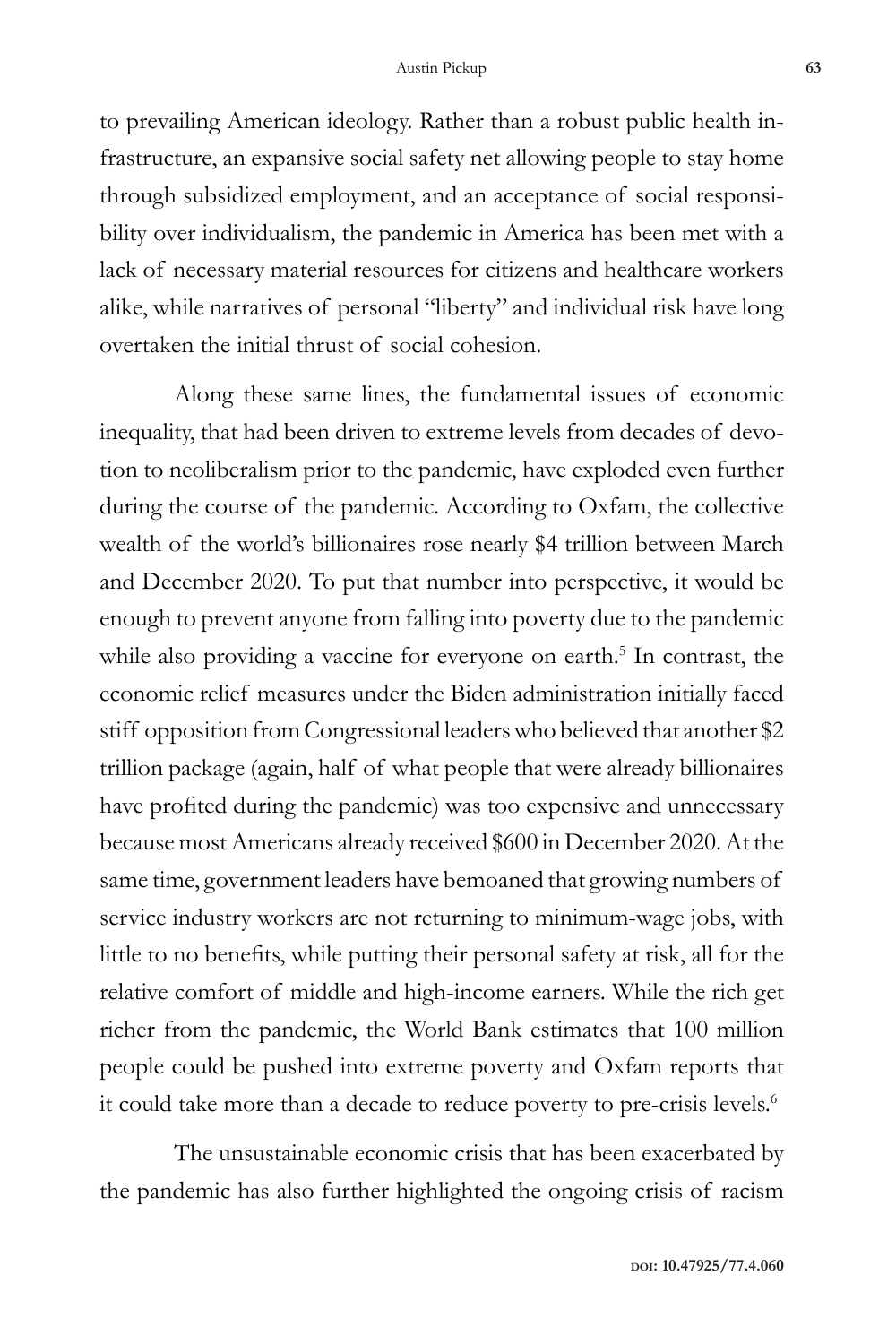and white supremacy. To begin, racial minorities have been disproportionately impacted in terms of COVID cases and deaths, with the COVID Racial Data Tracker reporting that, nationwide, Black people have died at 1.5 times the rate of white people.<sup>7</sup> The CDC has noted that this discrepancy is the result of long-standing health and social inequities, including factors related to discrimination, access to healthcare, occupation, education and wealth gaps, and housing.<sup>8</sup> At the same time that the pandemic began to ravage minority communities, the killings of Ahmaud Arbery, Breonna Taylor, George Floyd and others at the hands of both police and white vigilantes once again cast a spotlight on racial injustice. If the state-sanctioned murders of disproportionate numbers of Black citizens did not reinforce the continued effects of racism and White supremacy, then the differential responses to its protests surely did. A month after a group of armed protestors marched into the Michigan statehouse to demand the lifting of necessary public health restrictions, largely unarmed and peaceful groups protesting police violence were tear gassed in Washington D.C.'s Lafayette Square to allow for Donald Trump's now infamous Bible-toting photo-op. And, only seven months later, armed terrorists fueled by various White supremacist and fascist groups were met with little resistance as they stormed the U.S. Capitol to prevent a democratically-elected president from being certified. Nearly sixty years after King's Lincoln Memorial address, it is still clear that Black citizens simply existing are treated as a greater threat than actual White supremacists literally attempting to overthrow the government.

The January  $6<sup>th</sup>$  attack on the Capitol vividly illustrated the fragile nature of American democracy. This event represented a culmination, rather than inauguration, of the flaws in America's democratic systems, however. In 2016, the Economist Intelligence Unit's Democracy Index downgraded the United States to a "flawed democracy," while other democracy indices maintained the United States as a full democracy, yet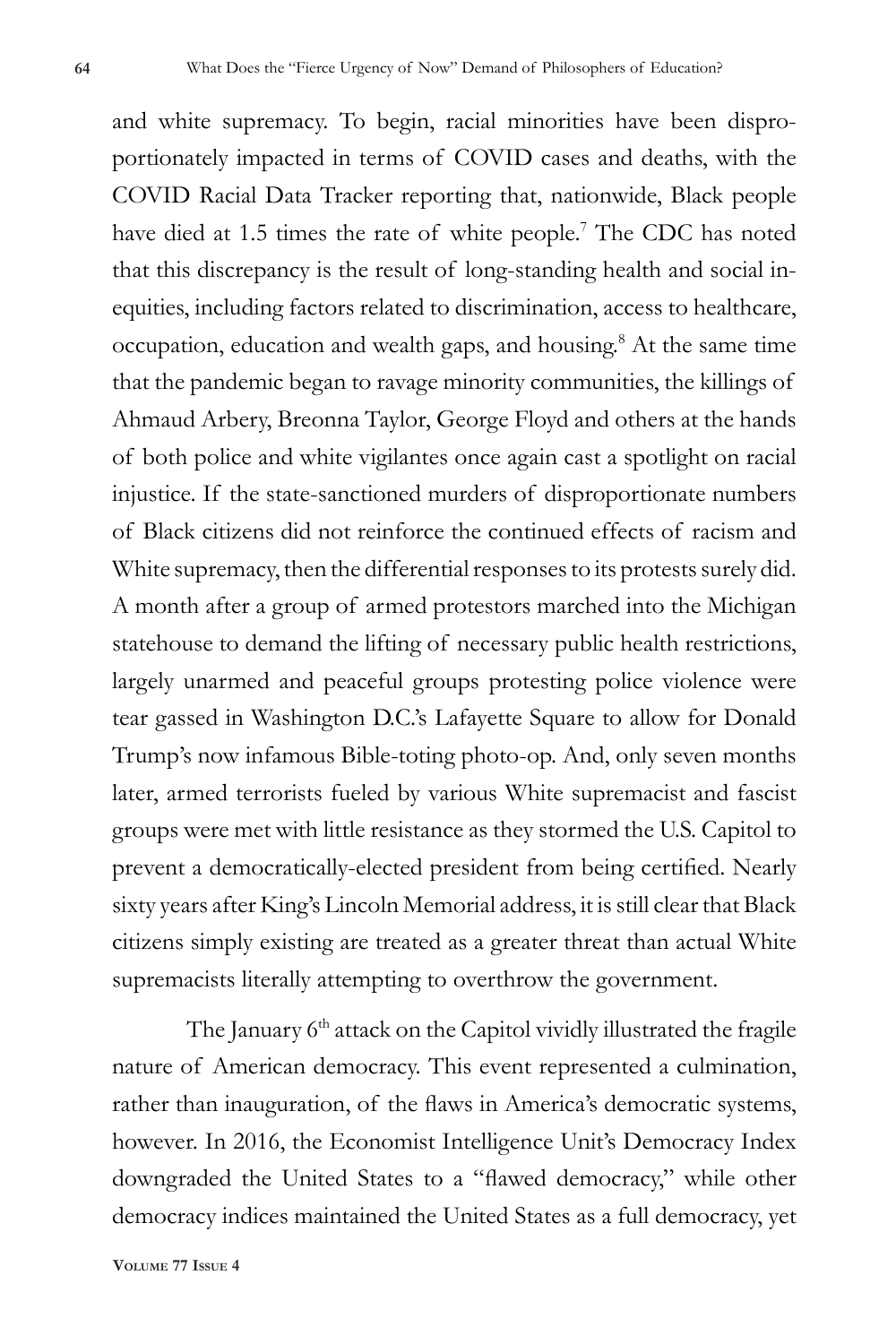lower than many other industrialized nations. The EIU report stated that the democratic downgrade was due to historic lows in public confidence in government and its corrosive effect on the quality of democracy.<sup>9</sup> These corrosive effects were felt every day of Donald Trump's transparently disgraceful administration, where the ongoing crisis of democracy has catalyzed a corresponding crisis of truth. The Trump administration infamously began with Sean Spicer publicly lying about the number of inauguration attendees in his first press briefing, with Kellyanne Conway's corresponding "alternative facts" quip, and tragically concluded with the deadly January  $6<sup>th</sup>$  riots that were fueled by election fraud conspiracy theories. Indeed, in an NPR/Ipsos poll in December 2020, researchers found that over half of respondents believe that it at least might be true that "a group of Satan-worshipping elites who run a child sex ring are trying to control our politics and media."10 If the images of a horn-wearing, self-described "QAnon shaman" spearheading an armed revolt on the United States Capitol didn't instill the urgency of the moment, then maybe nothing will.

The corresponding crises of economic inequality, racial oppression, and assaults on democracy and truth, urgent though they are, say nothing of the looming threat of climate change. The 2015 Paris Climate Agreement set a limit of a 1.5-degree Celsius global average temperature rise compared to pre-industrial levels. Not even taking into account the criticisms that the Paris agreements do not go far enough, 2019 and 2020 reports from the Climate Change Performance Index indicated that no country has fulfilled the requirements needed to reach the limits set in the Paris accord (the U.S. ranked next to last and last among the ranked countries in the respective reports). Meanwhile, the EU's Copernicus Climate Change service revealed that 2020 tied 2016 for the warmest global temperate recorded, "making it the sixth in a series of exceptionally warm years starting in 2015, and 2011-2020 the warmest decade recorded."11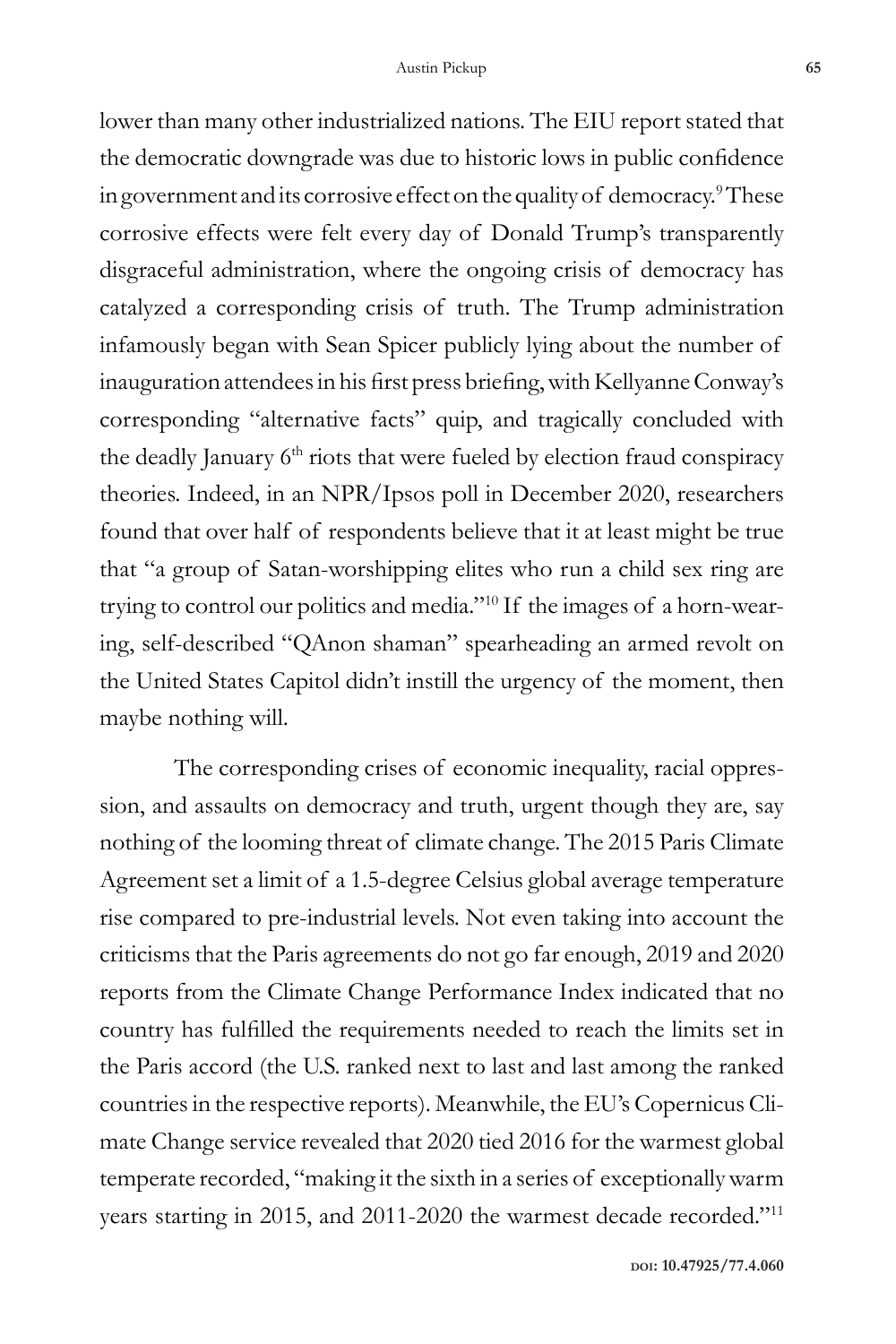A United Nations report at the end of 2020 explained that the world is projected by 2030 to double the production needed to meet the Paris Climate agreements, with one of the report's lead authors explaining, "The research is abundantly clear that we face severe climate disruption if countries continue to produce fossil fuels at current levels, let alone at their planned increases."12

The various events and crises summarized here are meant to illustrate the fierce urgency of our historical moment that has perhaps been reinforced by the volatility of the past two years. With this point established, I now move to the central focus of this paper: *What does the "fierce urgency of now" demand of philosophy of education?* Before considering some possibilities in this area, however, I will first suggest that, though there would seem to be clear linkages between the interests of philosophers of education and the urgent crises of our times, there are fundamental challenges that limit such interactions.

## THE LIMITS OF PHILOSOPHY OF EDUCATION IN RELATION TO URGENCY

The foundational issues of many of our present crises intersect with various concepts that philosophers of education spend much of their careers theorizing, debating, teaching, and researching. The ongoing assault on truth in public discourse and policy represents one striking example. In 2016, the Oxford Dictionary word of the year was "posttruth," defined as "relating to or denoting circumstances in which objective facts are less influential in shaping public opinion than appeals to emotion and personal belief."13 It was chosen, in part, due to the proliferation of the term in mainstream coverage and political discourse during the 2016 election that led to Donald Trump's presidency. Public officials have exploited this so-called post-truth context to provide a dangerous voice for authoritarianism. Congresswoman Marjorie Taylor Green, for example,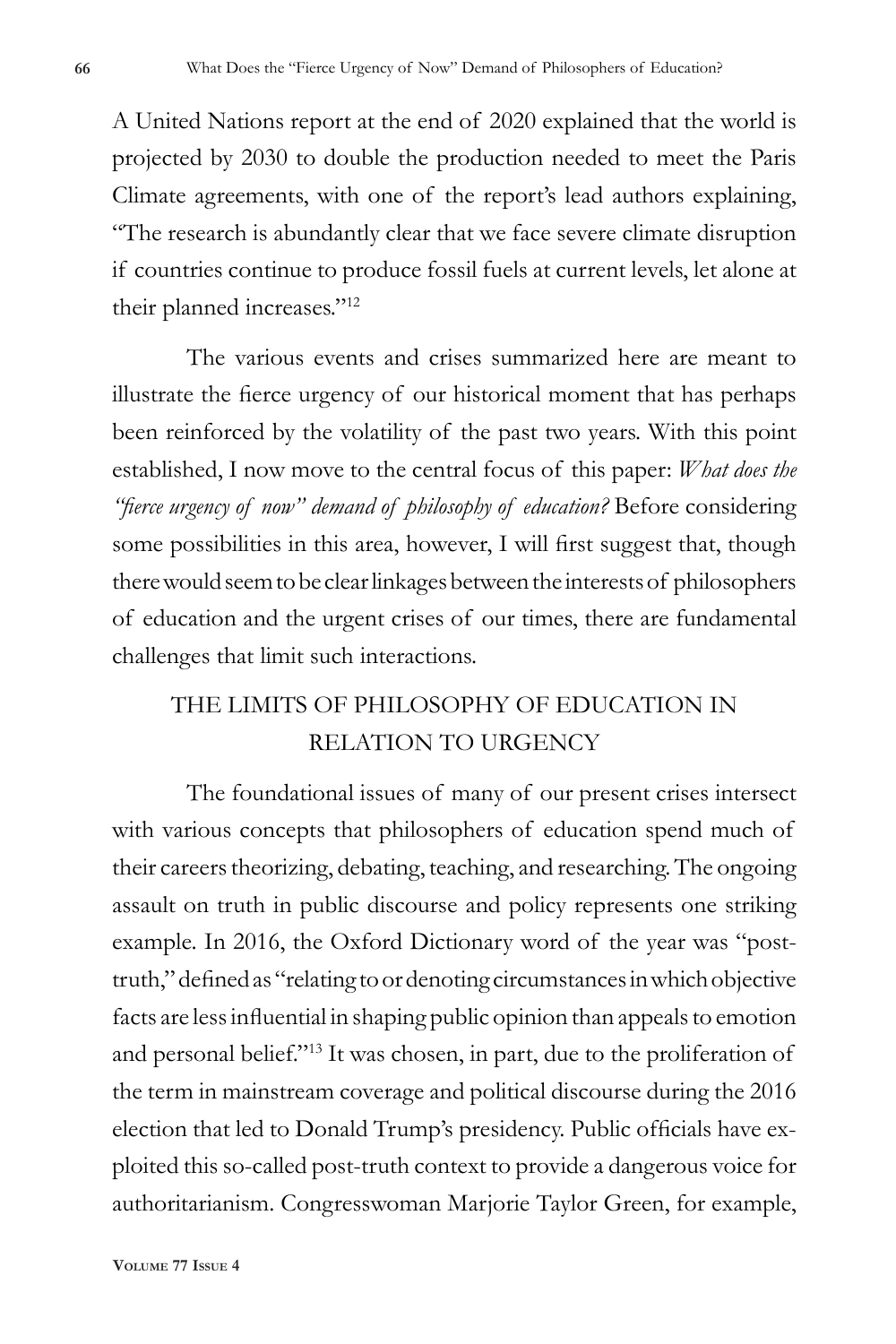wore a "CENSORED" facemask while speaking on national television to blame media outlets such as Twitter for removing posts and accounts that furthered conspiracy theories which led to the Capitol attacks. The flouting of any relation to truth, where all truth claims are given equal weight under the guise of liberal principles such as "free speech," by an increasing number of public officials has ushered in an epistemological crisis that calls for the wisdom of philosophers of all stripes.

For philosophers of education, in particular, the role of the school within this emergent crisis of public discourse would seem to be of primary concern. An example from a Wisconsin elementary school last summer illustrates how this particular crisis can play out in the context of education. A  $4<sup>th</sup>$  grade teacher in Burlington, WI used the context of the Jacob Blake killing, and subsequent unrest in nearby Kenosha, WI, to teach about issues of systemic racism and the Black Lives Matter movement. After a parent posted images of the lesson materials on Facebook, a public uproar largely driven by parents on social media led to several tense school board meetings calling for the teacher to be fired and public vandalism of the school that included spray-painted racial slurs.<sup>14</sup> So, in this instance, in the same moment that far-right extremism driven by conspiracy theories is given extended air-time in the halls of Congress, under the guise of "free speech," (in fact, Marjorie Taylor Greene recently wore a "free speech" mask while trying to defend herself from being removed from committee assignments in the House) the school acts as a haven for sanitized teaching in the service of White supremacy. The extension of the epistemological crisis of a so-called "post-truth" era to the context of schools, including the role of schools and educators to combat misinformation in the name of democracy and justice, is just one example of an urgent problem that philosophy of education would seem to have much to offer.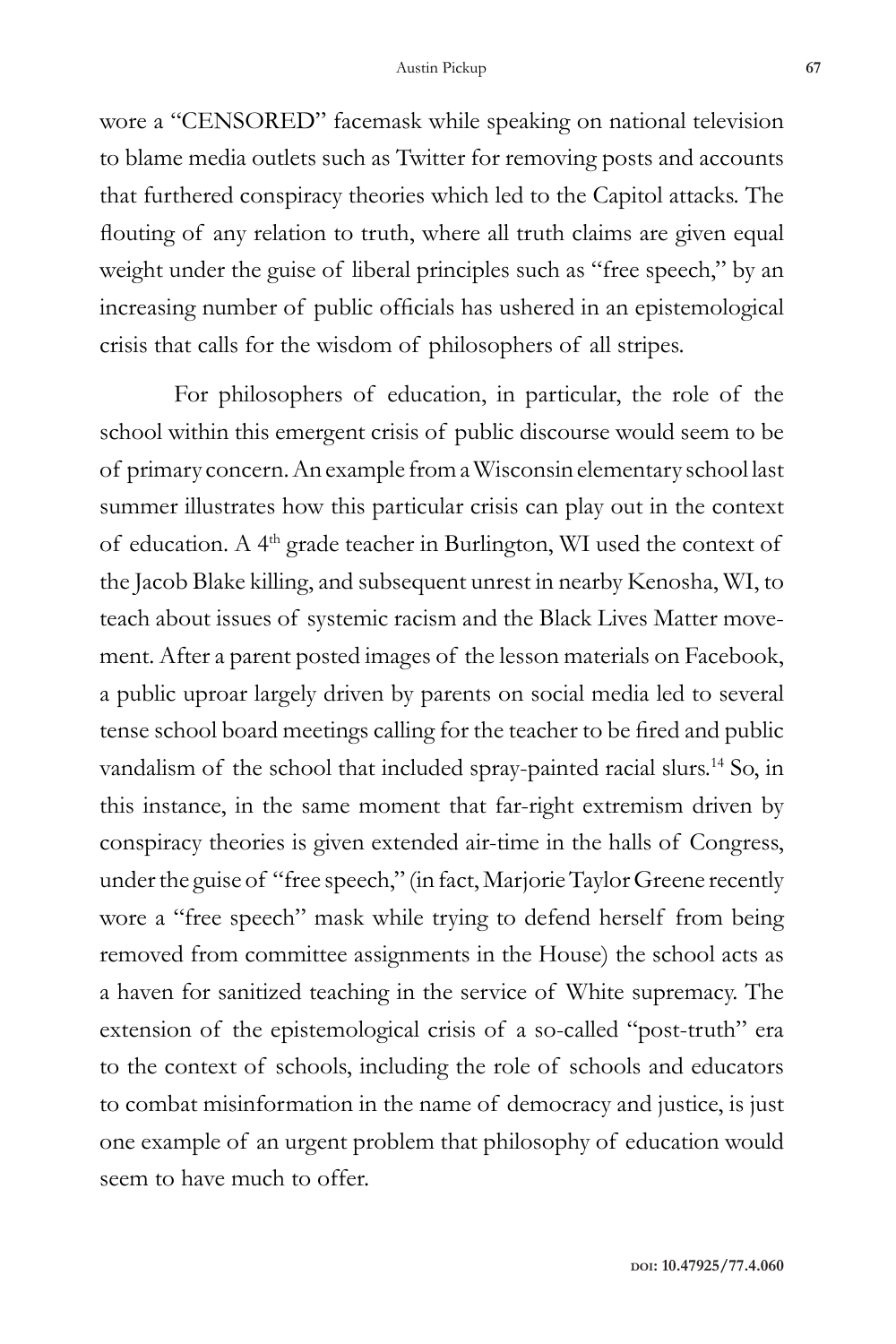Despite what I see as clear connections between the work of philosophers of education and the various crises that characterize the present, some fundamental problems prevent meaningful engagements between these two worlds. First, in many ways, the nature of philosophical inquiry does not lend itself well to urgent calls for action. Though philosophical perspectives may provide important frameworks that enhance understandings of particular problems, they do not necessarily fashion ready-made answers. In fact, in many instances, philosophy devotes itself specifically to the complicating of concrete practices by looking at them from the broad side of theory, rather than the narrow side of action. For example, in offering a philosophy of the science of education, Dewey argued that this would require *abstraction*, or detachment from practical experience into theoretical inquiry. A condition of this type of inquiry would be "to get away for the time being from entanglement in the urgencies and needs of immediate practical concerns."15 I will return to Dewey later when considering potential contributions of philosophy of education, but, for now, it is important to note the fundamental tension between philosophy's concern with the slow work of theoretical inquiry and the focus on immediate action in times of urgency.

This fundamental tension often leads philosophers of education away from the concreteness of practice where the urgency of society's most pressing problems is felt. But we must also consider how the institutionalization of education as a professionalized field also creates detachment between philosophers of education and the urgency of educational problems. From a historical vantage point, Lagemann's history of education research indicates that the very emergence of education as a professionalized field of study in the early  $20<sup>th</sup>$  century was driven, in part, by a desire for academic status which led to an institutionalized rift between theory and practice. She writes, "Increasingly . . . as differences in perspective were institutionalized in a hierarchical ordering much like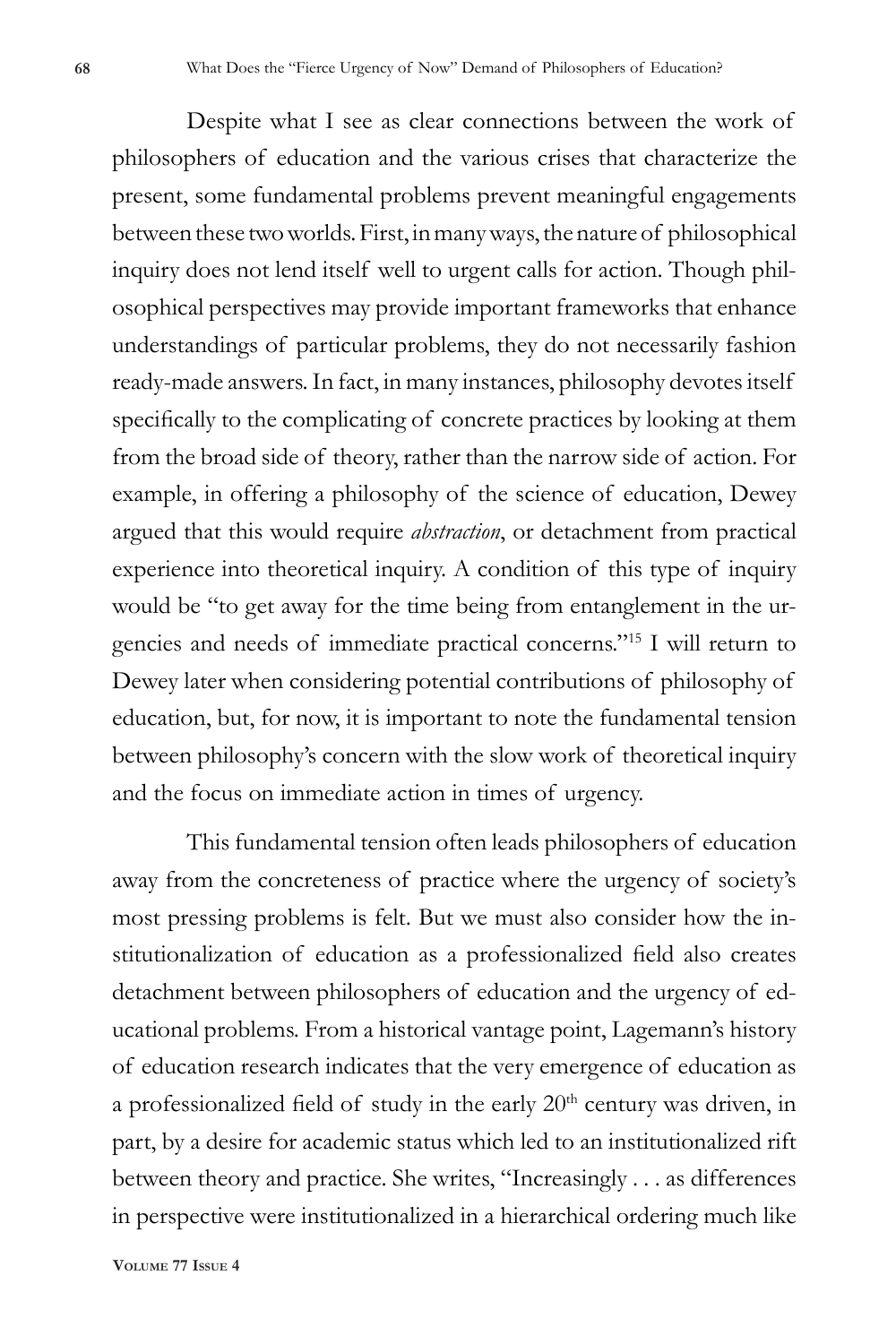that already evident between doctors and nurses, a segmentation came to characterize relationships between 'thinkers' and 'doers' in education."16 More contemporarily, while "urgency" may be a familiar feeling within the colleges and universities that house philosophers of education, that feeling of urgency is often not directed toward the pressing problems of schools, much less their underlying social conditions. The urgency we are directed toward is often that of the institution itself and its status within the broad context of a technocratic audit culture. Research institutions are increasingly governed by narrow metrics of scholarly output which do not necessarily incentivize collaborative work with educators and the community alike. At teaching institutions, like those where I work, much of our time is devoted to the incessant production of new programs to enter new "markets" to generate more enrollment, more registration, more revenue, and on into eternity. Thus, in addition to the fundamental tensions between the need for immediate action and the work of philosophical inquiry, institutional hierarchies and pressures create further barriers to philosophy of education's potential contributions to our urgent present.

The same governing logics that create these institutional urgencies continue to shape schools in ways that lead them further from the core interests and concerns of philosophy of education. As critics such as Harvey and Brown have written about the predominance of neoliberalism, concepts such as "freedom" and "democracy" have not so much been eliminated, but rather "economized," such that they are only understandable via principles that align with capitalism.17 The neoliberal assault on education repositions schools as markets rather than sites for public engagement and democratic deliberation.18 Pinar explains that the school has been reframed according to a business model within the era of what he calls "school deform," as schools are increasingly shaped by corporate interests that allow private firms to profit from subjecting students and teachers to increased management.19 The infiltration of corporate control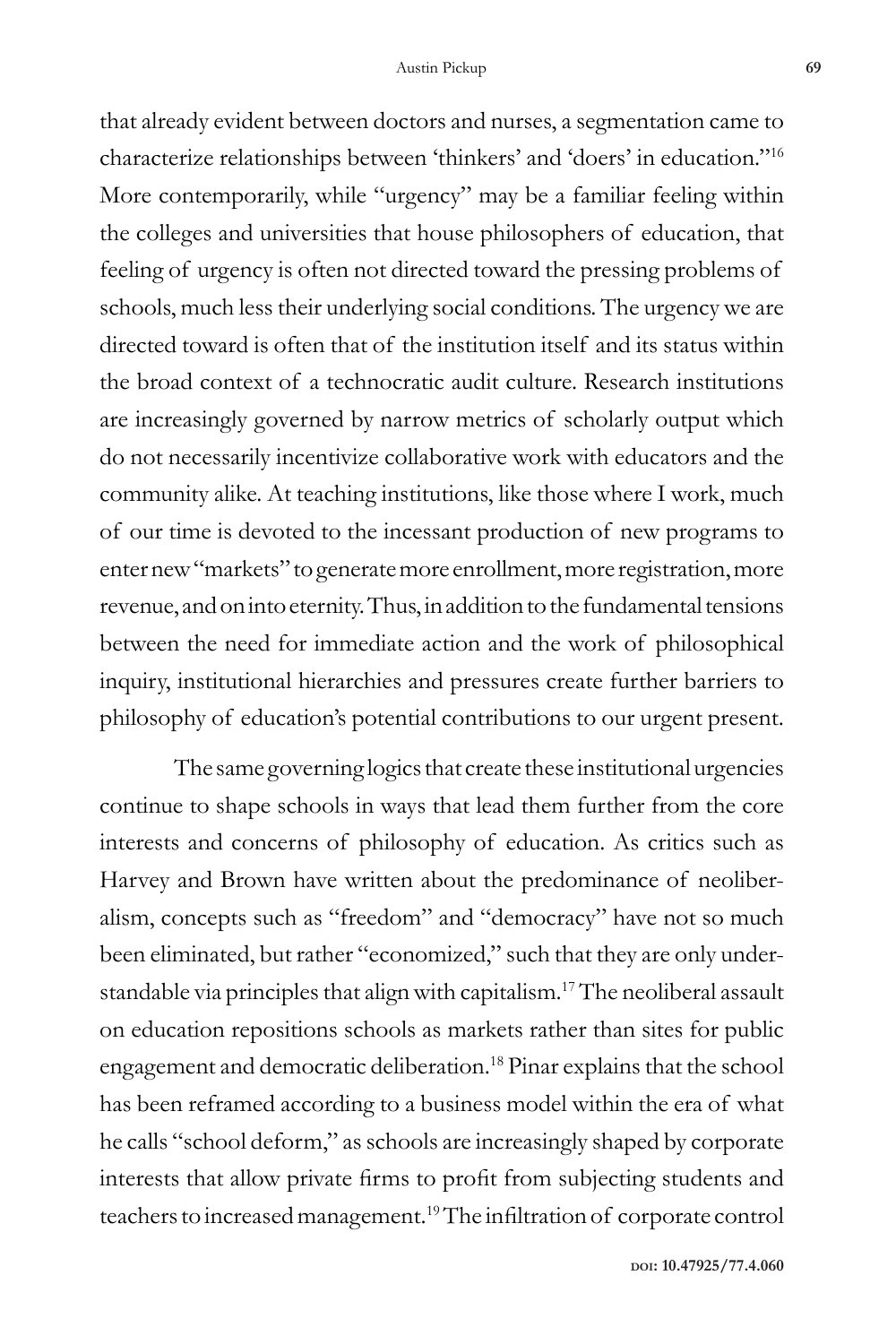of school curricula and business logics of accountability which govern teachers shapes the training of teachers in higher education as well. The possibilities afforded by the relative autonomy of higher education have been severely diminished due to the rising influence of corporate interests and pro-business legislation in both teacher education programs and accreditation bodies, perhaps best exemplified by Pearson Learning's administration of the EdTPA.<sup>20</sup> Increasingly, prospective public school teachers are less likely to fashion a philosophically-informed perspective of teaching or semblance of intellectual identity and much more likely to be trained to produce teaching scripts. As the preparation of teachers has become more aligned with the technical logics of business, propelled by corporate interests, the relative influence of philosophy of education, or related fields such as social foundations of education, has dwindled.<sup>21</sup>

The increasing technicism and corporate control of both public schooling and teacher education has led some philosophers of education to reconsider their role in relation to schooling. While many have called for renewed relationships between philosophers of education and schools, teachers, etc., others have considered whether philosophy of education should look more to establishing its intellectual and philosophical relevance rather than hoping to have an impact on schooling, considering that the interests of philosophy and contemporary education may be fundamentally opposed.22 It is not just the technical rationality of public schooling that undermines the potential of philosophy of education, of course. The very idea of a "philosopher of education" as a stable identity is complicated by the governing logic of higher education as well. The framework of academic capitalism increasingly commodifies research and teaching such that many of us find ourselves in spaces where data production, assessment/accreditation reporting, and other bureaucratic mechanisms form identities just as much as scholarly interests in philosophy of education.23 Further, the nature of much academic work often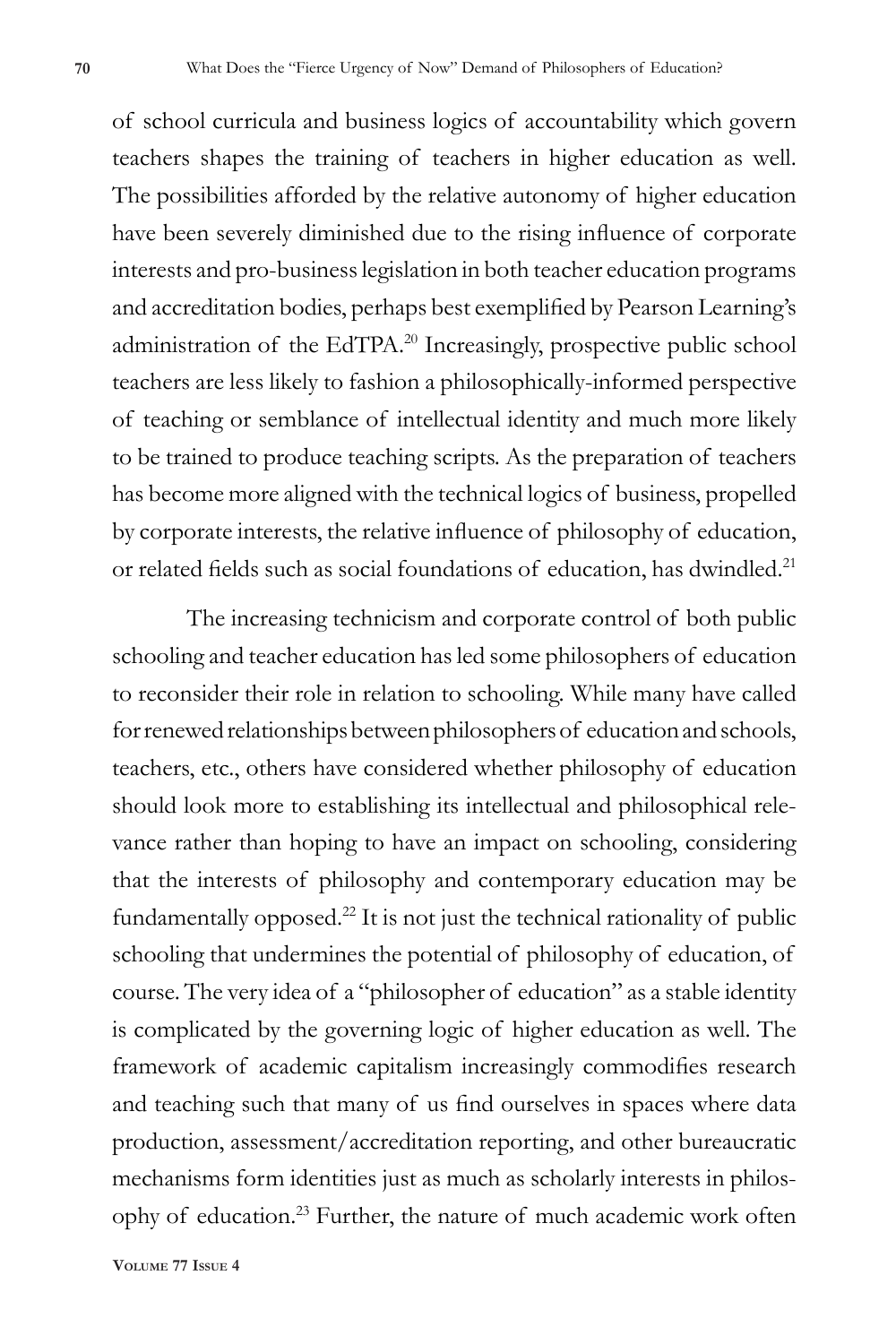cordons off scholars from others such that, when proper philosophical work is done, it can be a site of isolation and fragmentation both within and outside the academic structure. As I will discuss in the next section, such a lack of collaborative and interdisciplinary engagement is inadequate should philosophers of education hope to contribute anything of value to our present social crises.

To summarize, though we find ourselves in a time of fierce urgency in relation to crises of democracy, justice, and other concepts proximal to philosophical concern, the previous discussion indicates that a variety of factors constrain possibilities for meaningful engagement between philosophers of education and the urgent problems of our present. Must this situation be accepted, however? Are there pathways forward for philosophers of education to contribute substantively to the urgent crises of our times? Despite the limitations that I have summarized in this section, I will next argue that our current moment demands a responsive attitude that is central to philosophical inquiry and calls for a collaborative intellectual engagement of border crossing within and between philosophy and education.

### WHAT URGENCY DEMANDS OF PHILOSOPHY OF EDUCATION

In the previous section, I explained that the nature of philosophical inquiry is not necessarily conducive to the calls to action which urgency demands. However, this does not mean that philosophical inquiry does not play a critical role in cultivating the possibilities for action that aid in ameliorating given problems. Perhaps unsurprisingly, I turn to Dewey and his view of the relation between philosophy, education, and society to begin to fashion a response to my central question. In *Democracy and Education*, Dewey wrote:

Philosophy is thinking what the known demands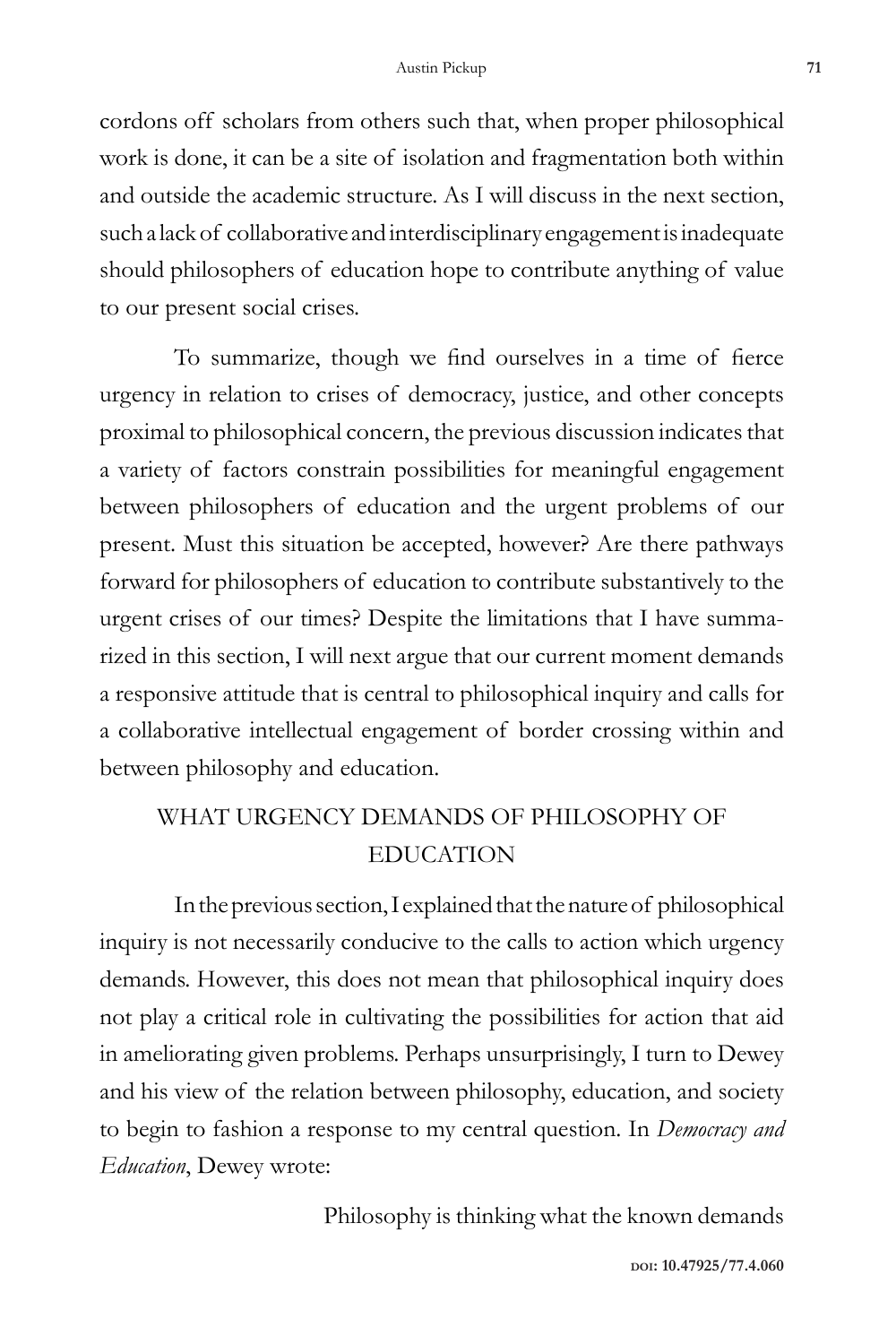of us—what responsive attitude it exacts. It is an idea of what is possible, not a record of accomplished fact . . . It presents an assignment of something to be done—something to be tried. Its value lies not in furnishing solutions (which can be achieved only in action) but in defining difficulties and suggesting methods for dealing with them.<sup>24</sup>

Dewey argues that philosophy is not a collected body of knowledge, but an active attitude that requires something of its practitioners. I will say more about this later, but it is important to note here that part of the attitude of responsiveness that characterizes philosophy, according to Dewey, is both diagnostic ("defining difficulties") and ameliorative ("suggesting methods for dealing with them").

Philosophy, then, is not a purely intellectual enterprise but an attitude that calls forth a responsibility to assist in the contextualization and resolution of problems. Dewey makes a clear link between his understanding of philosophy and education when he writes that "education offers a vantage ground from which to penetrate to the human, as distinct from the technical, significance of philosophic discussions."25 Going further, he links the relationship between philosophy and education to schooling and its role within the wider world. He explains, "the business of schooling tends to become a routine empirical affair unless its aims and methods are animated by such a broad and sympathetic survey of its place in contemporary life as it is the business of philosophy to provide."26 From this perspective, philosophy of education not only offers something to our current moment of urgency but, in fact, demands an active engagement of philosophical inquiry to social problems via their relation to education and schooling.

With this in mind, I will now turn to a few concepts that I think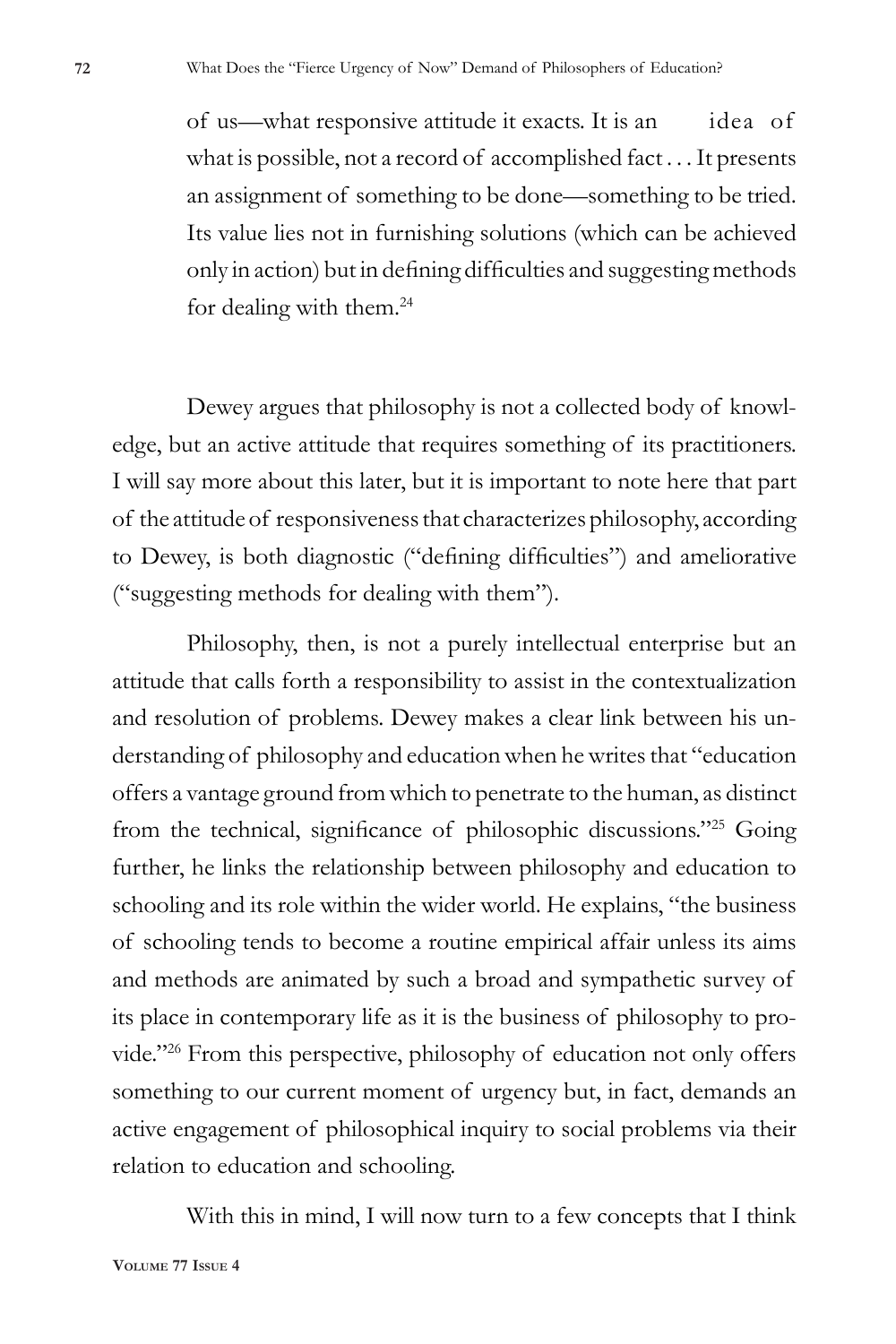are important when considering what an active engagement between philosophers of education and the urgency of the present demand in our current time. As identified above, Dewey understands philosophy as "thinking what the known *demands* of us" and, thus, explicitly links philosophical inquiry to a responsive attitude that is directly linked to education. Knight Abowitz, drawing upon Levinas, links the work of philosophers of education to a stance of "responsibility" and to students, educational institutions, and the practitioners within them, writing

Responsibility, in Levinas' rendering, is a radical ethical stance without rules but with a jaw dropping requirement of unconditionality to and for the Other . . . It calls us to *be* for the Other the teacher, the administrator, the student, the secretary, the parent—and respond and witness. In this response and witnessing we attempt to lessen the distances between ourselves and the Other, to be more proximal.<sup>27</sup>

This concern over responsibility and proximity to the Other was also of importance to Derrida in considering the concept of justice. Rejecting the notion of a fixed and calculable understanding of justice, Derrida also turns to Levinas, writing, "Levinas says . . . that justice—which is very minimal but which I love, which I think is really rigorous—is that justice is the relation to the other."28 From this lens, we might say that the "fierce urgency of now" intensifies these relations, enhancing the criticality of the responsiveness that philosophy of education *demands*, coupled with responsibility and proximity to education and educators.

There is a bit of philosophical border crossing here, as I jump from Deweyan pragmatism to Derridean deconstruction, and this is intentional. While recognizing and appreciating the important distinctions between different worlds (e.g., philosophy and schooling) and different traditions in philosophy, I also believe this moment requires a renewed engagement,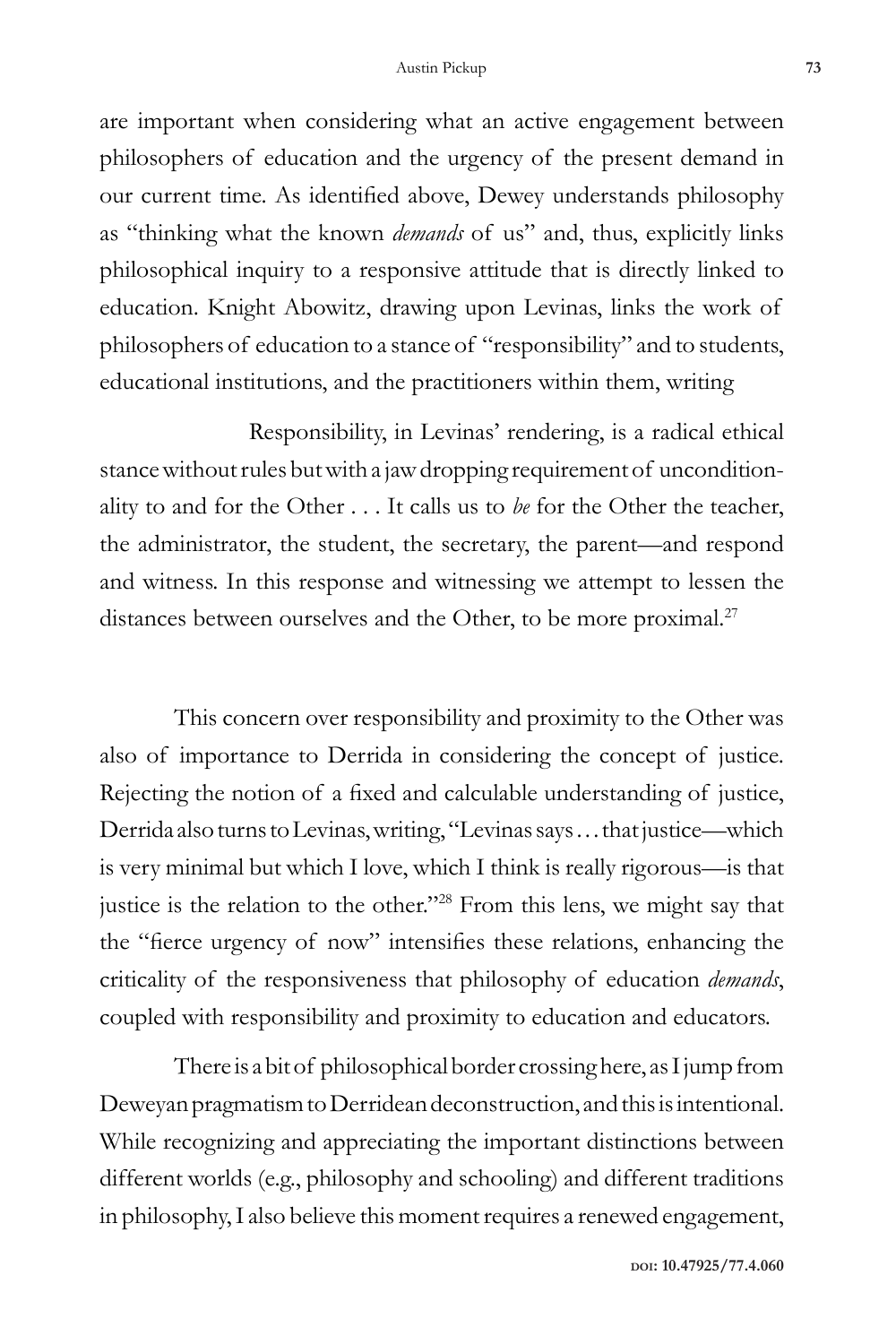both within philosophy of education and across educational contexts, to cross borders, both intellectually and practically, to finds spaces where meaningful engagement can happen in view of the immediate problems that define the present. I return again to Derrida here as inspiration for this border-crossing stance. In a series of interviews given as part of the inauguration of a new program of philosophy at Villanova University, Derrida discussed his belief that, while philosophy as a discipline must be maintained and respected, a strict adherence to rigid borders between disciplines and across educational contexts needed to be challenged. He then noted his work in helping found the "Research Group for the Teaching of Philosophy" in 1975 that attempted to teach philosophy to students at earlier ages and across disciplines. Commenting on this work, he writes, "We should have philosophers trained as philosophers, as rigorously as possible, and at the same time audacious philosophers who cross the borders and discover new connections, new fields, not only interdisciplinary researches but themes that are not even interdisciplinary."29 Such an attitude would require a few things of philosophers of education: 1) a recognition of some of the problems of a rigid adherence to philosophical disciplines and institutional identities, 2) a willingness to engage across borders intellectually and practically within contexts that may be unfamiliar or even contradictory at first glance. Again, it is not that we should not value philosophy as philosophy. I argue, however, that a strict adherence to rigid disciplinary boundaries or purely intellectual pursuits are inadequate in the face of the current moment of crisis, as the "fierce urgency" of our present demands something different in the here and now.

Surely, the various crises that define this moment present "themes that are not even interdisciplinary" that might be better understood from a variety of philosophical perspectives in the service of clarifying possible avenues for reconstruction. Importantly, this does not mean the dissolution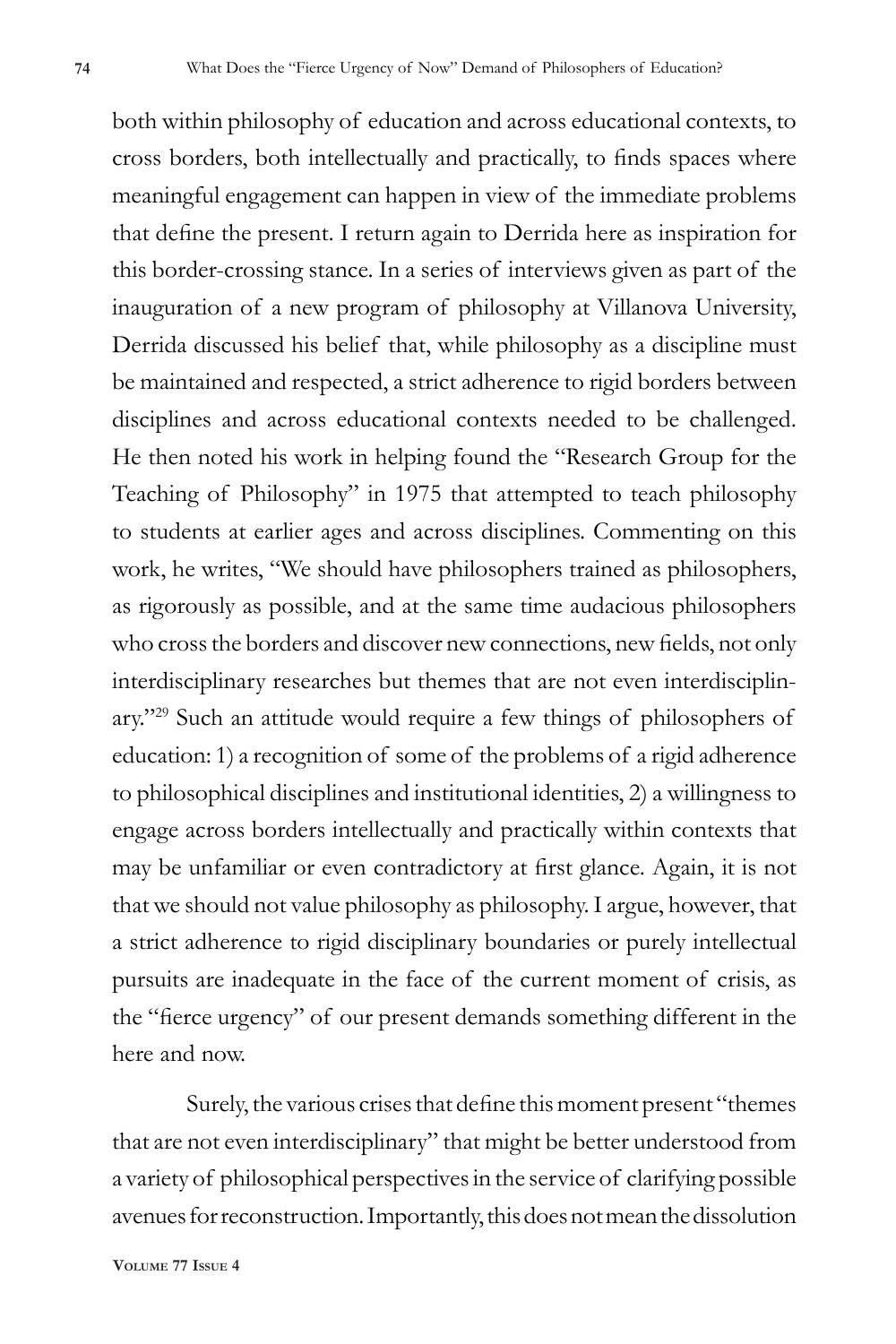of philosophical disciplines or a simplistic reading of one tradition into the other. Let me use an example that I have been very much interested in and which I have already introduced somewhat: the relation between pragmatism and postmodernism/poststructuralism. Responding to thinkers commonly associated with these traditions, Rorty wrote, "James and Dewey were not only waiting at the end of the dialectical road which analytic philosophy traveled, but are waiting at the end of the road which, for example, Foucault and Deleuze are currently traveling."30 Rejecting this metaphor, Colapietro argues, "Dewey was not awaiting Foucault at the end of any path forged by this incomparable experimentalist."31 He explains that each thinker and tradition must be recognized for their unique contributions and for the important ways in which they deviate from each other. However, rather than coming together at the terminus of some dialectical road, the trajectories of these thinkers importantly intersect at crucial moments. Colapietro explains that

> the paths of these thinkers did in effect cross each other time and again; moreover, they did so at decisive junctures—critical points. Finally, the junctures at which their paths intersect can now be taken as invitations to take an alternative route (to deviate from the familiar road), by treading that blazed by the other thinker.<sup>32</sup>

These invitations to take an alternative route open up possibilities for engagement with the urgency of the present as they may help to clarify, contextualize, or offer new methods for reconstruction of different social problems and present crises. As Colapietro asks and answers, "'What is the purpose of undertaking such a venture?' From the perspective of each thinker, the only convincing answer is that such an exploration holds the promise of illuminating how we might appropriate these insights into the practice of freedom."33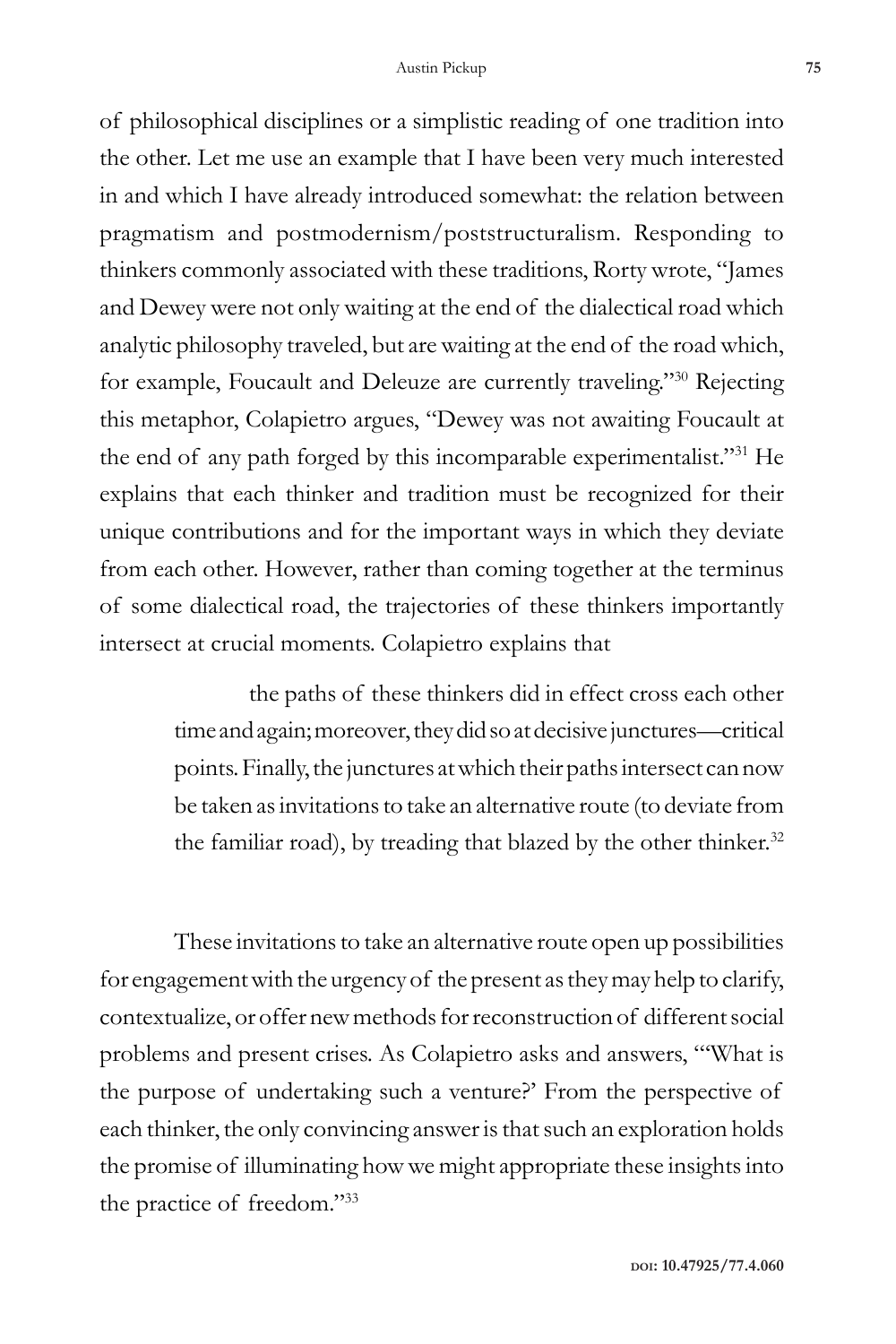A similar attitude is taken by Koopman when he argues that rigid disciplinary boundaries in philosophy are often the products of constructed institutional norms that hamstring the possibilities for a meaningful engagement with our present. Directly speaking to many of the themes I have tried to explore here, he writes, "All of these divisions are obstacles to productive philosophical work on the critical problems we face in the present . . . and as ethical matters we all feel the force of in intensely personal ways."34 The possible junctures between pragmatism and "post" traditions are, of course, but one example of philosophical border-crossing. I have also only just implied how this might relate to border-crossing from philosophy to education and then outward to our fiercely urgent present, though I hope the perspective offered above from Koopman clarifies this a bit. I hope here to establish that in addition to the characteristics of responsiveness, responsibility, and proximity already mentioned, our present, I believe, also requires new modes of intellectual collaboration across borders both within and outside of philosophy of education.

Since I have already introduced Koopman, I will rely on him once again to consider some possibilities for the application of border-crossing from philosophy to education and beyond as a way of conclusion. Earlier, I explained that Dewey's conception of philosophy of education contained both diagnostic and ameliorative functions, when he states, "its value lies not in furnishing solutions (which can be achieved only in action) but in defining difficulties and suggesting methods for dealing with them."35 It is via this framing that Koopman identifies crucial intersections between the work of Dewey and Foucault in particular. He explains that a central theme of Foucault's work centered on *problematization*, a diagnostic task which "involves the critical-historical work of clarifying the problems at the heart of practices and projects we otherwise would take as unproblematic," while Dewey centered on *reconstruction*, an ameliorative task which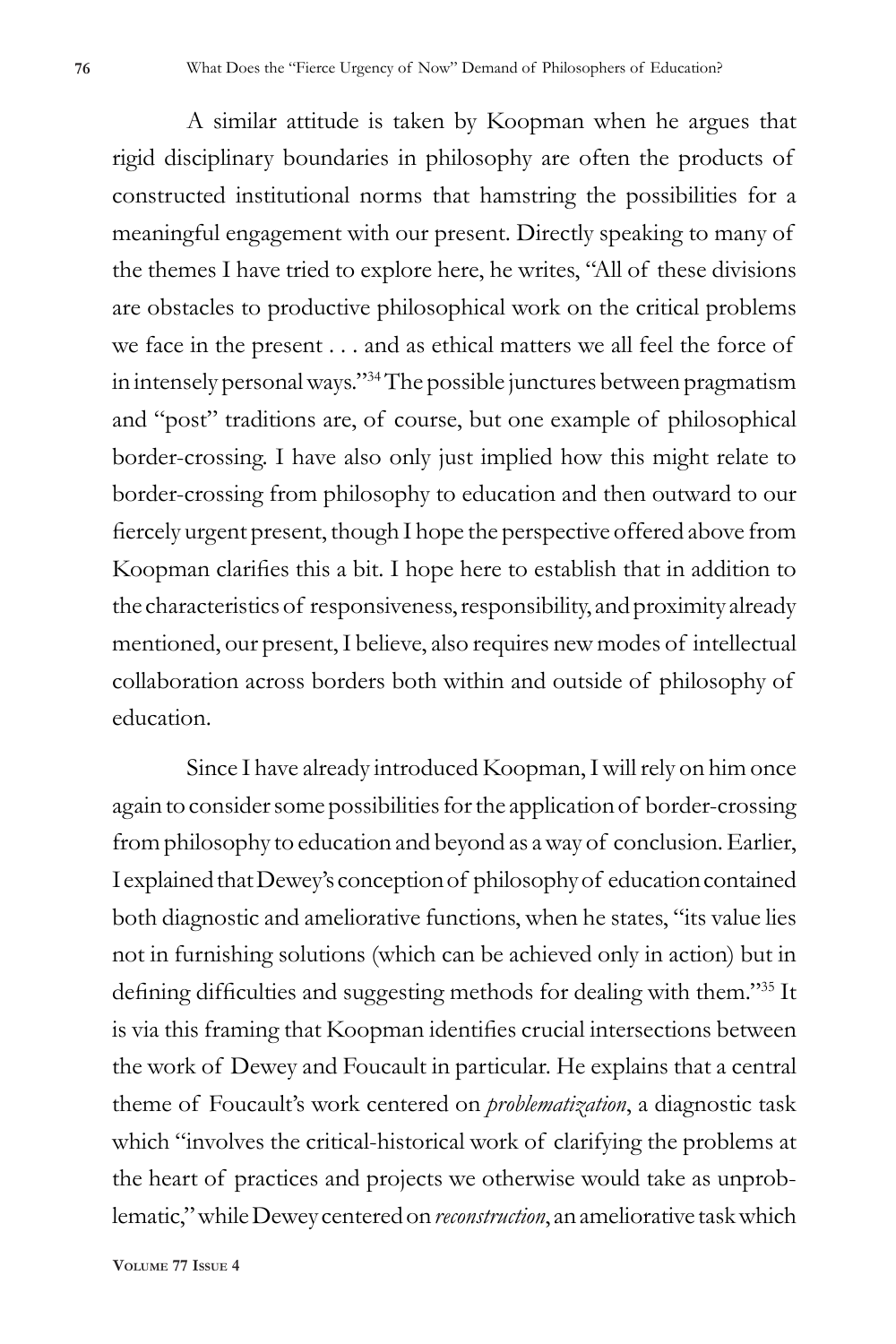"involves a critical-normative work meliorating the historically-contextualized problems in which we find ourselves."36 Taken together, these distinct philosophical projects both take seriously the role of history in contextualizing and informing the present as part of a critical inquiry which Koopman describes as "genealogical pragmatism."

To consider the significance of such a project of critical inquiry for education, I will once again turn to the example of the Wisconsin school teacher that I mentioned earlier. Remember, in the wake of the killings of George Floyd and Jacob Blake in nearby Kenosha and the subsequent racial turmoil, this elementary school teacher used the present crisis to educate elementary students about systemic racism. Firstly, we might say that this teacher already occupied an active philosophical and responsive attitude by trying to diagnose the problem and, thus, educate and inform students about an immediate crisis in need of reconstruction. As mentioned previously, however, this action led to calls for the teacher's removal on the part of parents in the mostly White community. Some parents accused the teacher of trying to "indoctrinate their kids," with one parent explaining, "I don't think it's bad to be talking about racial issues in school, but the whole political slant to it and biased information is what I oppose."37 Though the school board would later come to the teacher's defense, the initial reaction of one school board member was that the teacher "went rogue and will be dealt with."38 Later, a parent Facebook group was formed called "Parents Against Rogue Teachers," with an administrator of the group explaining that parents were "upset the lesson plan was not part of the authorized curriculum."39

In this example, in addition to the direct lack of historical understanding of systemic racism and its importance for confronting today's racial injustices, we see the ways in which assumptions of education, schooling, and the role of the teacher are utilized to entrench dominant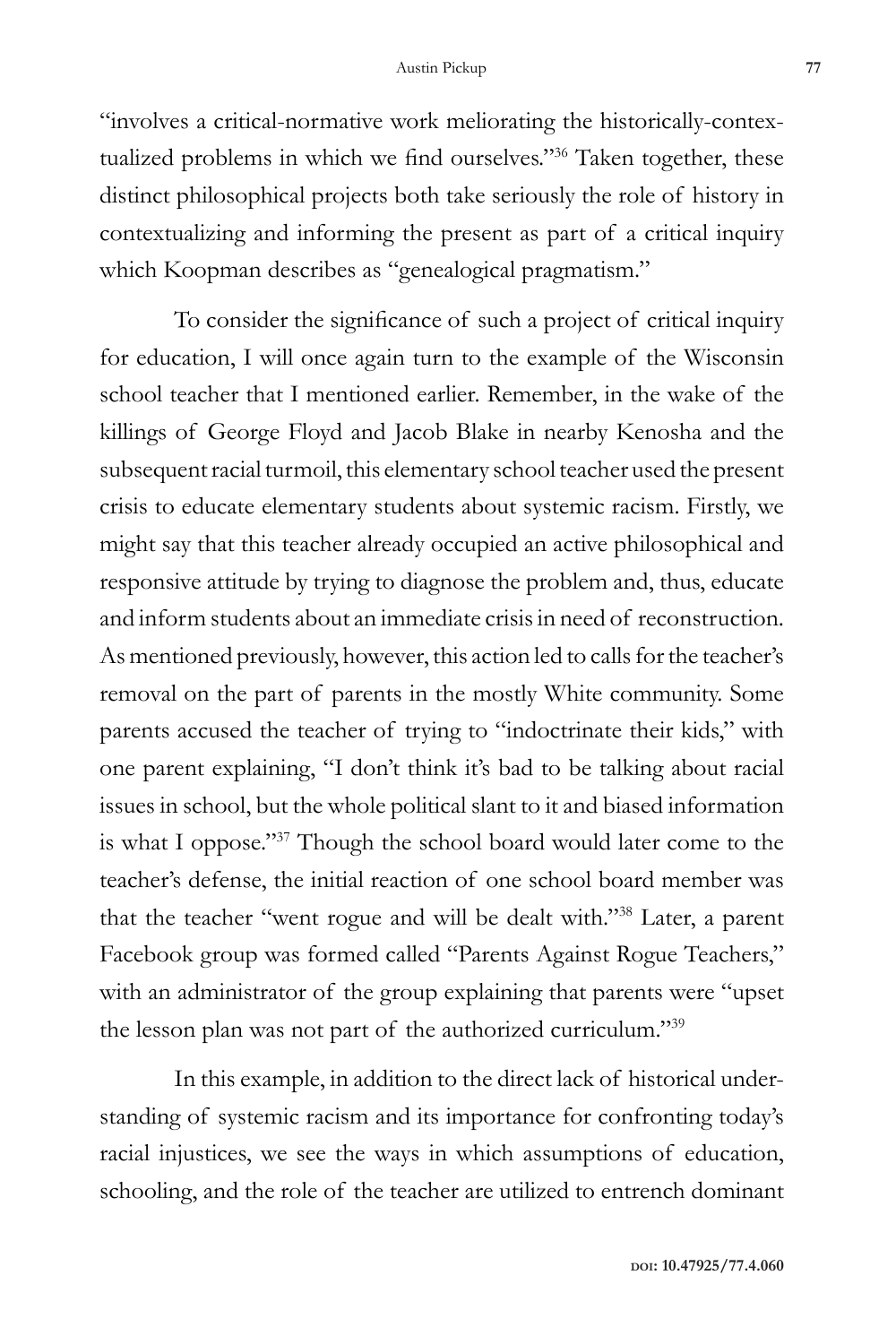norms. To the upset parents and at least one board member, education is fixed (see "not part of the authorized curriculum"), schools are neutral and de-politicized (see the language of "political slant" and "biased information"), and teachers are to stick to the script (see the language of the "rogue" teacher). To use Foucaultian terms, a *problematization* of these ideas could do much to properly contextualize and diagnose such a situation in view of informing possible solutions. Elsewhere, Foucault explains that central to this work is the cultivation of a "historical ontology," which is "a philosophical ethos that could be described as a permanent critique of our historical era."40 Such an attitude, he argues, would serve as a catalyst for "the historical analysis of the limits that are imposed on us and an experiment with the possibility of going beyond them."41 Philosophers of education, in responsibility and proximity to education, can help problematize the ways in which notions of "neutral curriculum," and teachers as mere managers and technicians of a received tradition create a moribund educational experience and work to uphold oppressive systems; in this instance, by falling back on presumed institutional norms to create a comfortable space for White communities at the expense of a crucial understanding of the current crisis of racial injustice. Even more importantly, via border-crossing both within philosophy of education and between philosophy and education, perhaps we can assist in cultivating such a critical-historical attitude amongst and with educators in a way that challenges the institutional norms that uphold, and perhaps even exacerbate, the "fierce urgency of now."

#### **CONCLUSION**

One year before his death, Martin Luther King, Jr. encouraged his audience at the Riverside Church in New York City. He said, "Now let us begin. Now let us rededicate ourselves to the long and bitter—but beautiful—struggle for a new world."42 Faced with the ongoing crises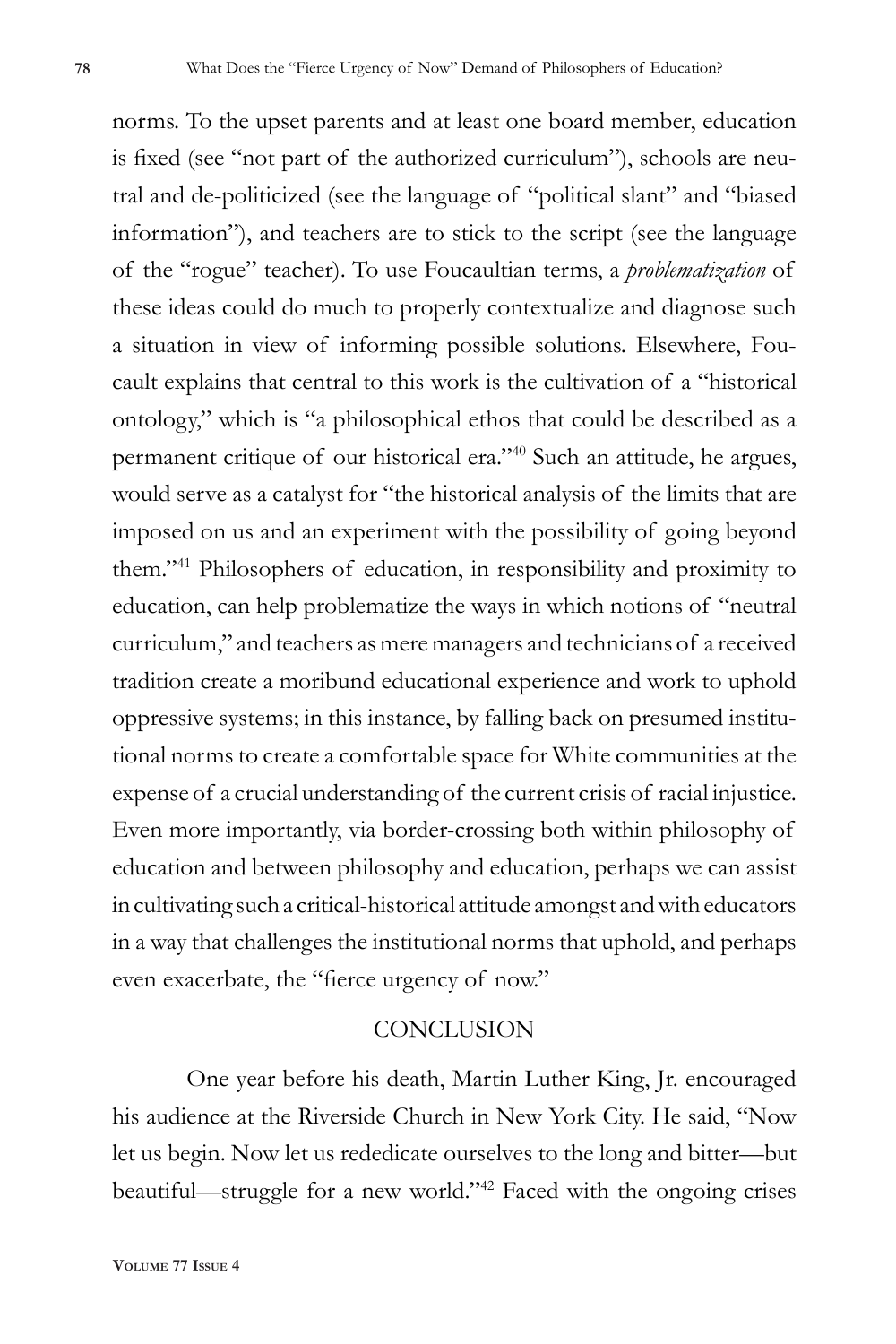of racial violence and the Vietnam War, this rededication to struggle for a more just future was what he felt this crucial moment of human history, what he deemed the "fierce urgency of now," demanded. I have attempted to illustrate that our own critical historical moment demands something as well, especially for those who proclaim justice and democracy. For philosophers of education, the fierce urgency of now demands a responsive attitude of "thinking what the known demands of us," a responsibility and proximity to like-minded educators, and recognizing the possibilities afforded by crossing borders in the long and bitter struggle for a new world.<sup>43</sup>

1 Martin Luther King, Jr., "'I Have a Dream Speech," in its Entirety," *NPR*, January 18, 2010, https://www.npr.org/2010/01/18/122701268/i-have-adream-speech-in-its-entirety.

2 King, Jr., "I Have a Dream Speech."

3 Martin Luther King, Jr., "Beyond Vietnam—A Time to Break Silence," *American Rhetoric*, Last modified January 3, 2021, https://www.americanrhetoric.com/speeches/mlkatimetobreaksilence.htm.

4 King, Jr., "Beyond Vietnam."

5 Reuters, "Rich Get Richer in Pandemic: Collective Wealth of Billionaires Like Elon Musk, Jeff Bezos Reaches \$11.95 Trillion," *The Economic Times*, Last modified January 25, 2021, https://economictimes.indiatimes.com/magazines/panache/rich-get-richer-in-pandemic-collective-wealth-of-billionaireslike-elon-musk-jeff-bezos-reaches-11-95- trillion/articleshow/80447509.cms. 6 Reuters, "Rich Get Richer in Pandemic."

7 The COVID Tracking Project, "COVID-19 is Affecting Black, Indigenous, Latinx, and Other People of Color the Most," *The COVID Racial Data Track-*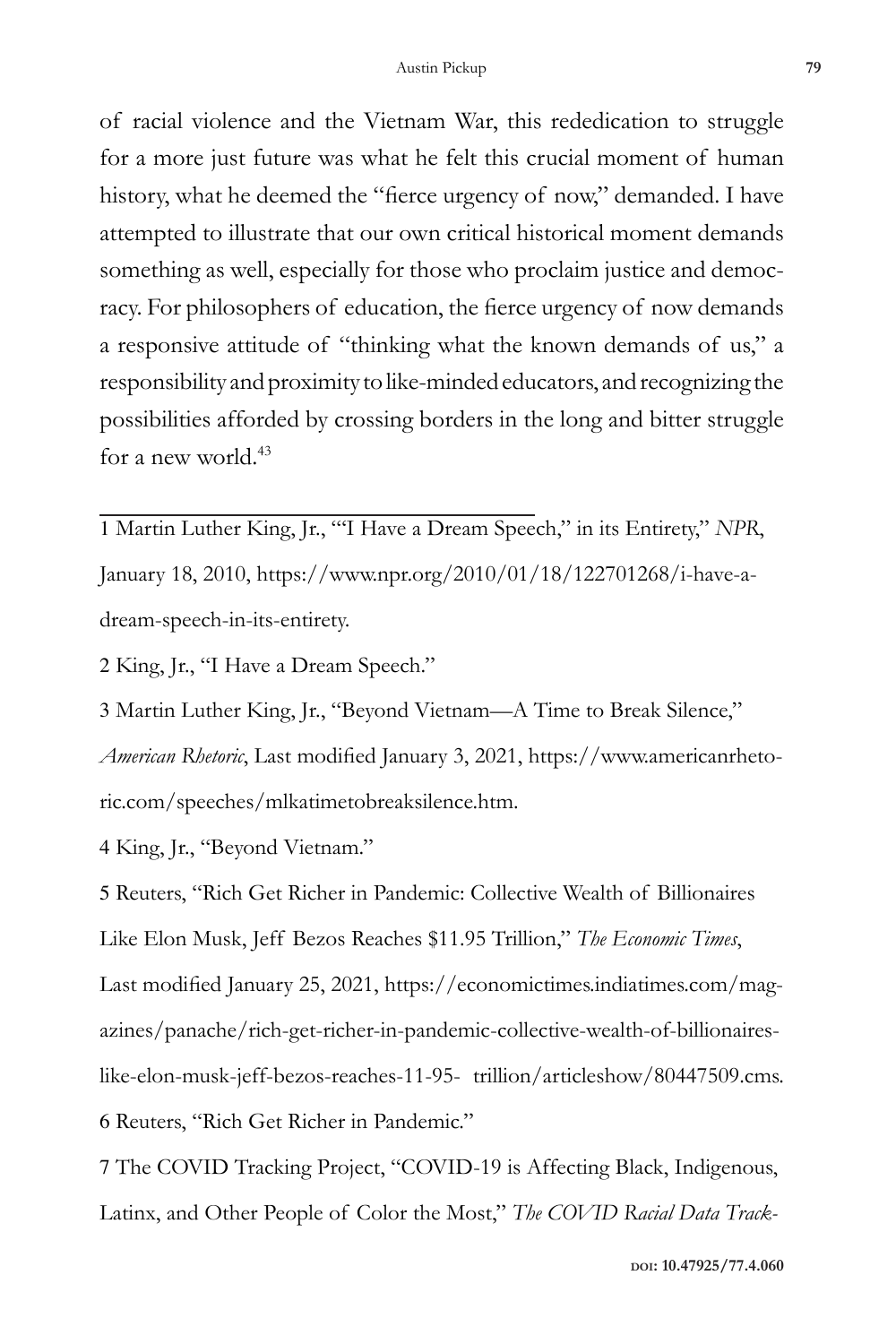*er*, Last modified March 7, 2021, https://covidtracking.com/race. 8 Centers for Disease Control and Prevention, "Health Equity Considerations and Racial and Ethnic Minority Groups," *CDC*, Last modified November 30, 2021, https://www.cdc.gov/coronavirus/2019-ncov/community/ health-equity/race-ethnicity.html.

9 Dinorah Azpuru and Michael Hall, "Yes, Our 'Flawed' Democracy Just Got Downgraded. Here's Why.," *The Washington Post*, February 23, 2017, https:// www.washingtonpost.com/news/monkey-cage/wp/2017/02/23/yes-ourflawed-democracy-just-got-downgraded-heres-why/.

10 Joel Rose, "Even If It's 'Bonkers,' Poll Finds Many Believe QAnon and Other Conspiracy Theories," *NPR*, December 30, 2020, https://www.npr. org/2020/12/30/951095644/even-if-its-bonkers-poll-finds-many-believe-qanon-and-other-conspiracy-theories.

11 Copernicus Climate Change Service, "Copernicus: 2020 Warmest Year on Record for Europe; Globally, 2020 Ties with 2016 for Warmest Year Recorded," *The Copernicus Programme*, January 8, 2021, https://climate.copernicus.eu/ copernicus-2020-warmest-year-record-europe-globally-2020-ties-2016-warmest-year-recorded.

12 Doyle Rice, "World Not Doing Nearly Enough to Stop 'Catastrophic' Global Warming, UN Report Warns," *USA Today*, December 2, 2020, https://www.usatoday.com/story/news/nation/2020/12/02/global-warming-world-not-doing-nearly-enough-un-report/6476363002/.

13 Alison Flood, "'Post-Truth' Named Word of the Year by Oxford Dictionaries," *The Guardian*, November 15, 2016, https://www.theguardian.com/ books/2016/nov/15/post-truth-named-word-of-the-year-by-oxford-dictio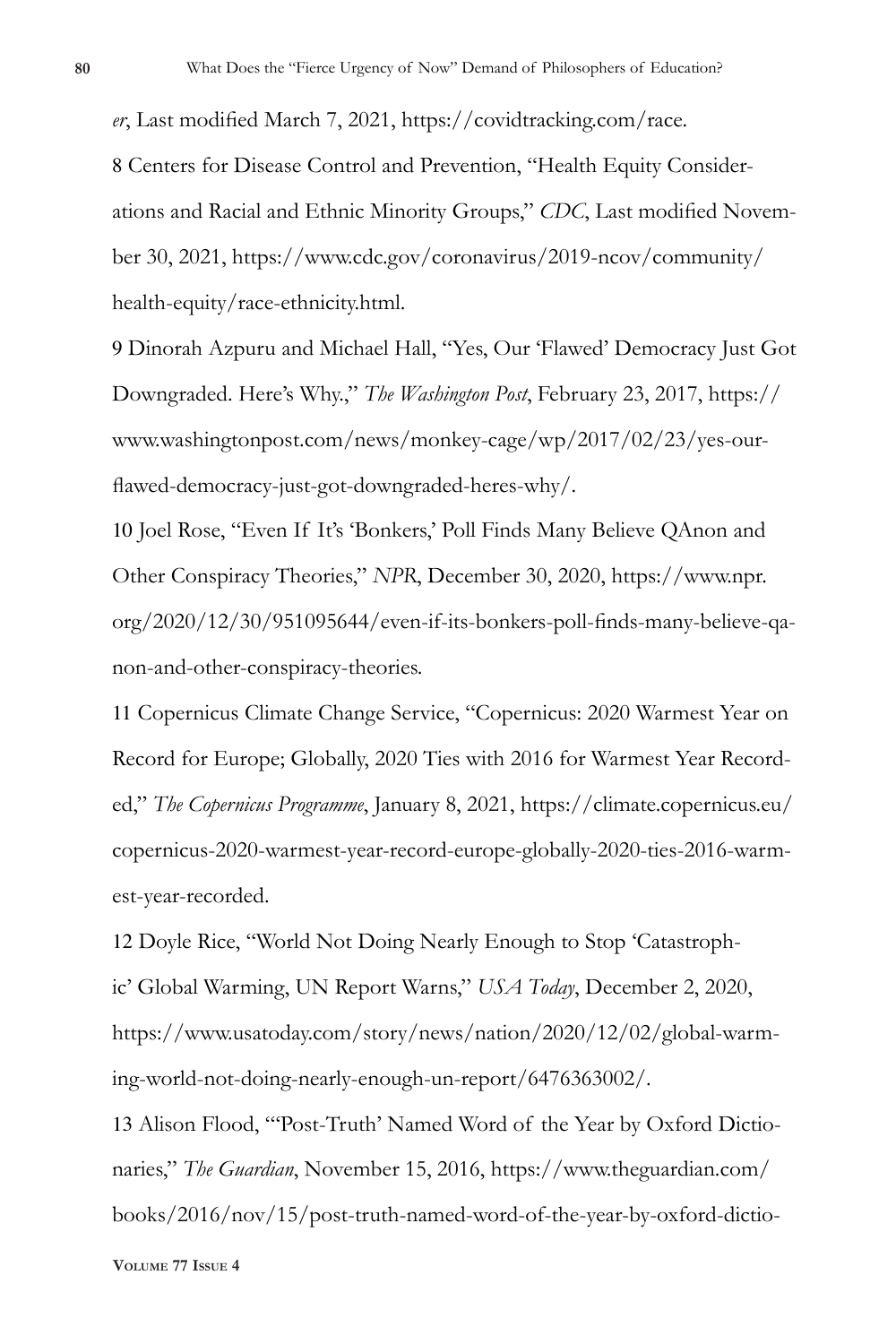naries.

14 Tyler Kingkade, "How One Teacher's Black Lives Matter Lesson Divided a Small Wisconsin Town," *NBC News*, October 24, 2020, https://www.nbcnews.com/news/us-news/how-one-teacher-s-black-lives-matter-lesson-divided-smalln1244566?fbclid=IwAR3FJmQWr2ydBoPso4WrhOsSc70rMvHHn-NPUr4kzznC5knJcerxOQua0SHg.

15 John Dewey, *The Sources of a Science of Education* (New York: Horace Liveright, 1929), 16.

16 Ellen Condliffe Lagemann, *An Elusive Science: The Troubling History of Education Research* (Chicago: University of Chicago Press, 2000), 61.

17 David Harvey, *A Brief History of Neoliberalism* (Oxford: Oxford University Press, 2005); Wendy Brown, *Undoing the Demos: Neoliberalism's Stealth Revolution* (Cambridge: MIT Press, 2015).

18 David Hursh, "Assessing No Child Left Behind and the Rise of Neoliberal Education Policies," *American Educational Research Journal* 44, no. 3 (2007): 494.

19 William Pinar, *What is Curriculum Theory? 2nd ed.* (New York: Routledge, 2012).

20 Dennis Attick and Deron Boyles, "Pearson Learning and the Ongoing Corporatization of Public Education," *Journal of Thought* 50, no. 1-2 (2016): 5-19.

21 Jessica Heybach, "Rescuing Social Justice in Education: A Critique of the NCATE Controversy," *Philosophical Studies in Education* 40 (2009): 234-245.

22 Harvey Siegel, "Philosophy of Education and the Deweyan Legacy,"

*Educational Theory* 52, no. 3 (2002): 273-280.; Kip Kline, "Toward a Post-Insti-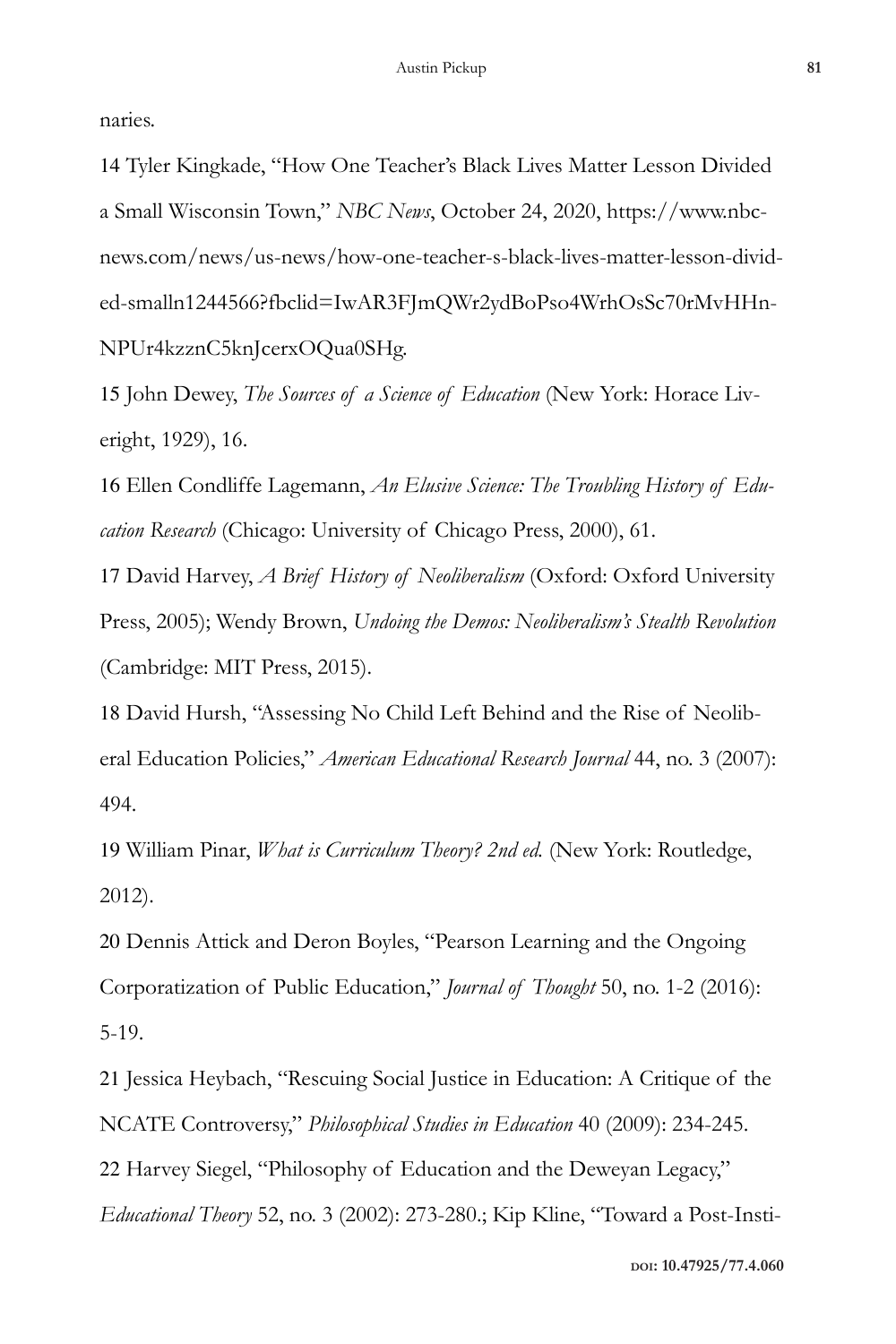tutional Philosophy of Education," *Philosophical Studies in Education* 43 (2012): 10-19; Renè Arcilla, "Is There Really Such a Thing as Philosophy of Education?," *Philosophical Studies in Education* 45 (2014): 30-38.

23 Sheila Slaughter and Gary Rhoades, "Markets in Higher Education: Trends in Academic Capitalism," in *American Higher Education in the Twenty-First Century*, eds. Philip Altbach, Patricia Gumport, and Robert Berdahl (Baltimore: Johns Hopkins University Press, 2011), 433-464.

24 John Dewey, *Democracy and Education* (New York: Simon & Brown, 2011), 178.

25 Dewey, *Democracy and Education,* 179.

26 Dewey, *Democracy and Education*, 179.

27 Kathleen Knight Abowitz, "Responsibility, Not Relevance," *Philosophical Studies in Education* 43 (2012): 5.

28 Jacques Derrida, *Deconstruction in a Nutshell: A Conversation with Jacques Derrida*, ed. John Caputo (New York: Fordham University Press, 1997), 17.

29 Derrida, *Deconstruction in a Nutshell*, 7.

30 Richard Rorty, *Consequences of Pragmatism: Essays, 1972-1980* (Minneapolis: University of Minnesota Press, 1982), xvii.

31 Vincent Colapietro, "Situation, Meaning, and Improvisation: An Aesthetics of Existence in Dewey and Foucault," *Foucault Studies* no. 11 (2011): 21.

32 Colapietro, "Situation, Meaning, and Improvisation," 21-22.

33 Colapietro, "Situation, Meaning, and Improvisation," 22.

34 Colin Koopman, "Foucault and Pragmatism: Introductory Notes on

Metaphilosophical Methodology," *Foucault Studies* no. 11 (2011): 4.

35 Dewey, *Democracy and Education*, 178.